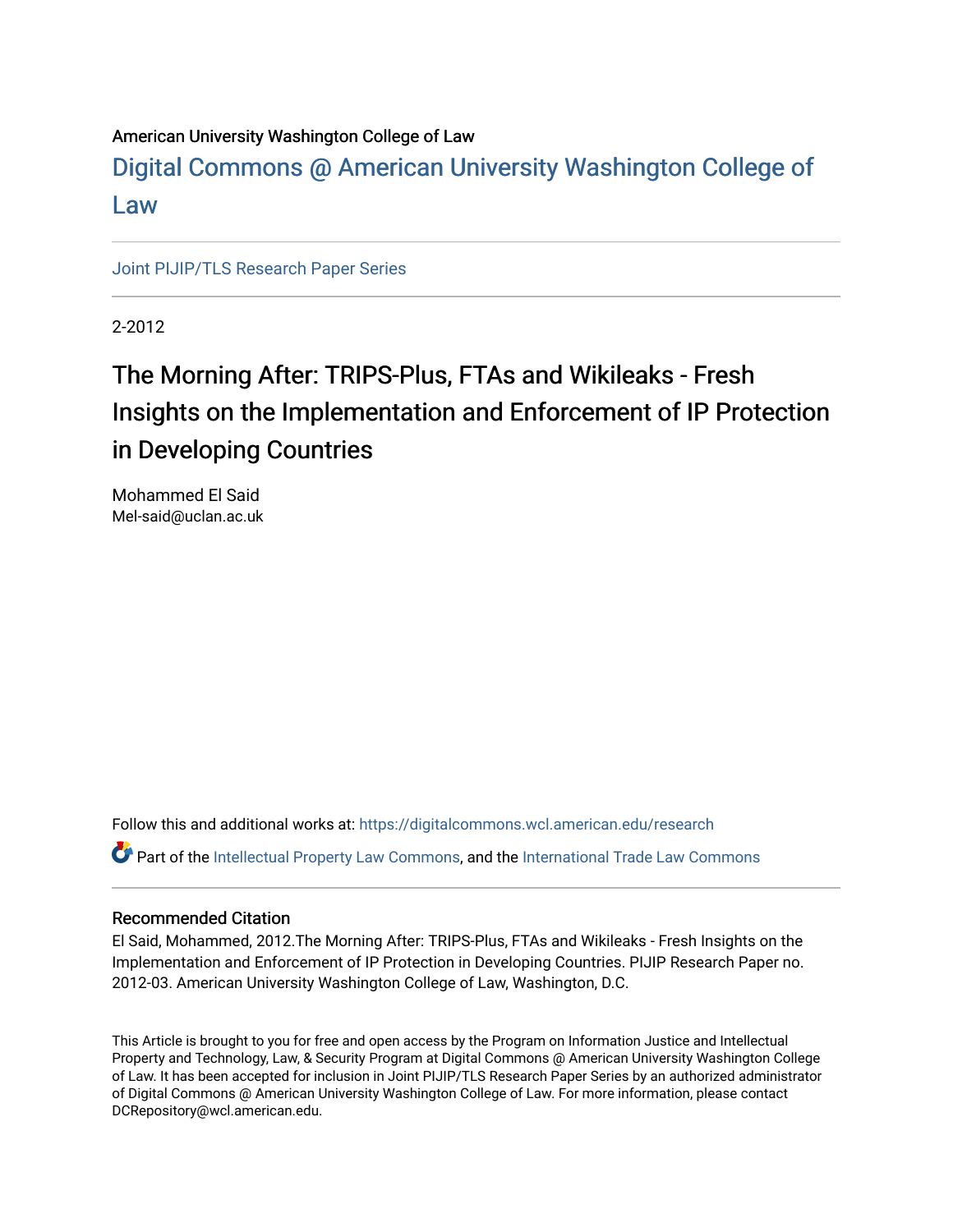## THE MORNING AFTER: TRIPS-PLUS, FTAS AND WIKILEAKS

# FRESH INSIGHTS ON THE IMPLEMENTATION AND ENFORCEMENT OF IP PROTECTION IN DEVELOPING COUNTRIES

### *Mohammed El Said<sup>1</sup>*

#### ABSTRACT

<span id="page-1-0"></span>Leaked diplomatic cables related to the United States' foreign policy implementing and enforcing intellectual property in developing countries draw a bleak picture. U.S. interest groups and local agents collaborate to achieve higher levels of intellectual property protection without taking into consideration the public interest and consumer rights of local communities. This "act of state-sponsored violence," as some have proclaimed it, jeopardizes the lives of millions of citizens across the globe. It also undermines the foundations of the global multilateral trading regime and its institutions, particularly the World Trade Organization (WTO), which was created by the global community in 1995 in order to put an end to multilateralism and multilaterally regulate global trade in goods and services.

 $<sup>1</sup>$  Reader in International Trade and Intellectual Property Law, Lancashire Law School,</sup> UCLAN (UK). Mel-said@uclan.ac.uk. The author would like to thank Hamed El Said for his comments. The usual disclaimer applies.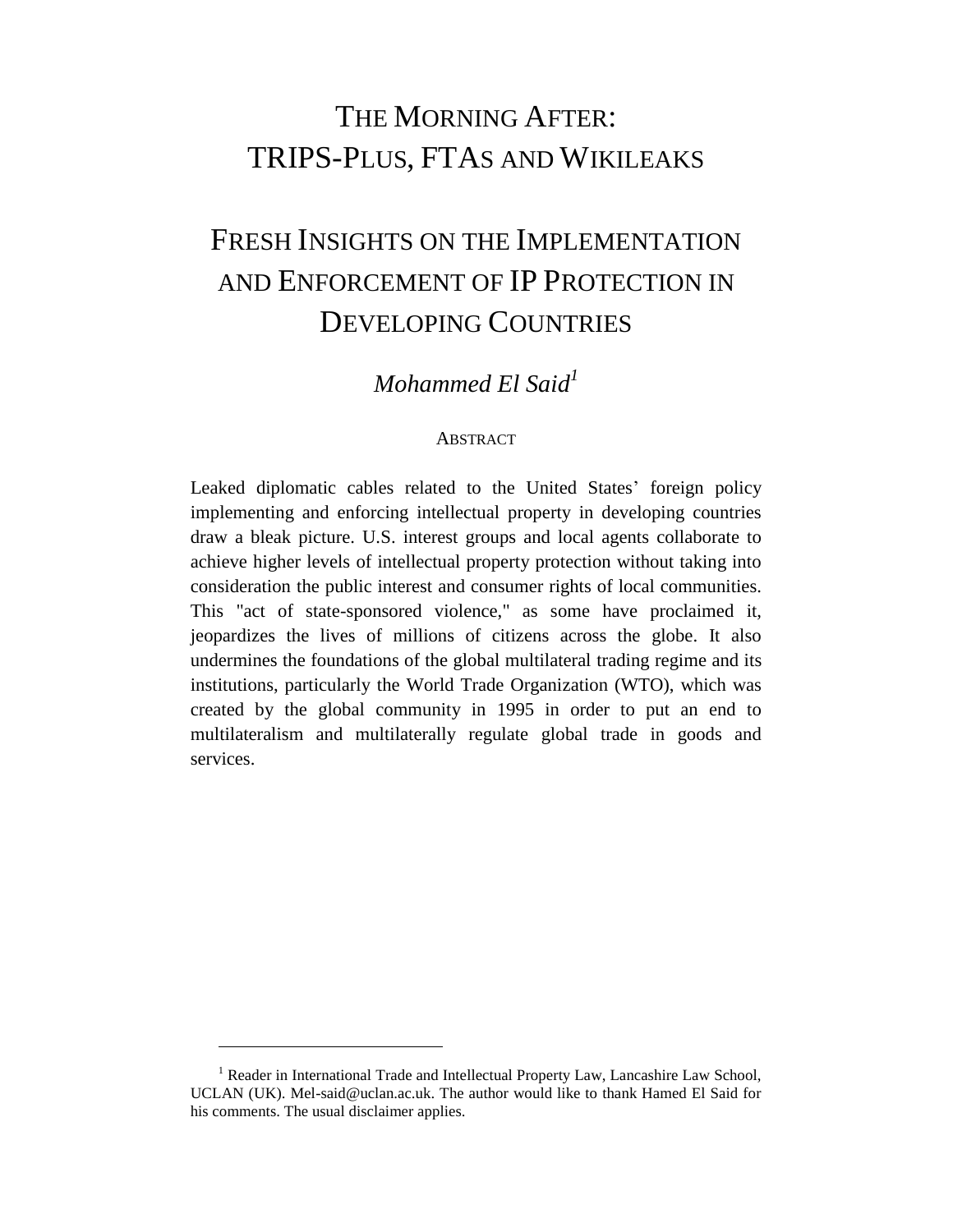| П.   |                                                  |  |
|------|--------------------------------------------------|--|
| HL – |                                                  |  |
|      |                                                  |  |
| V.   |                                                  |  |
|      | VI. AN UNFINISHED AGENDA? THE MORE THE MERRIER22 |  |
|      |                                                  |  |
|      |                                                  |  |
|      |                                                  |  |

#### I. INTRODUCTION

<span id="page-2-0"></span>On August 30, 2011, Wikileaks released the latest batch of classified U.S. Department of State cables, revealing significant insights related to various aspects of the United States' foreign and trade policy. In highlighting the severity of the leaks, the Economist remarked that "if Cyberspace had air, it would be thick with recrimination.<sup>32</sup> Of particular interest to this paper are those cables related to the United States' foreign policy implementing and enforcing intellectual property in developing countries. The leaks draw a bleak picture, in which U.S. interest groups and local agents collaborate to achieve higher levels of intellectual property protection in developing countries, without taking into consideration the public interest and consumer rights of local communities. This "act of statesponsored violence," as some have proclaimed it, $3$  jeopardizes the lives of millions of citizens across the globe. It also undermines the foundations of the global multilateral trading regime and its institutions, particularly the World Trade Organization (WTO), which was created by the global community in 1995 in order to put an end to multilateralism and multilaterally regulate global trade in goods and services.

Although the leaks contain references to many other U.S. initiatives and

<sup>2</sup> *Swept Up and Away*, THE ECONOMIST, Sept. 10, 2011, at 62.

<sup>3</sup> James Love, *In Defense Of WikiLeaks: Looking At Cables On Pharmaceutical Drugs And Trade Pressures*, HUFFINGTON POST, Sept. 4, 2011,

http://www.huffingtonpost.com/james-love/wikileaks-cables-pharmaceuticaldrugs b 947806.html?view=print&comm\_ref=false.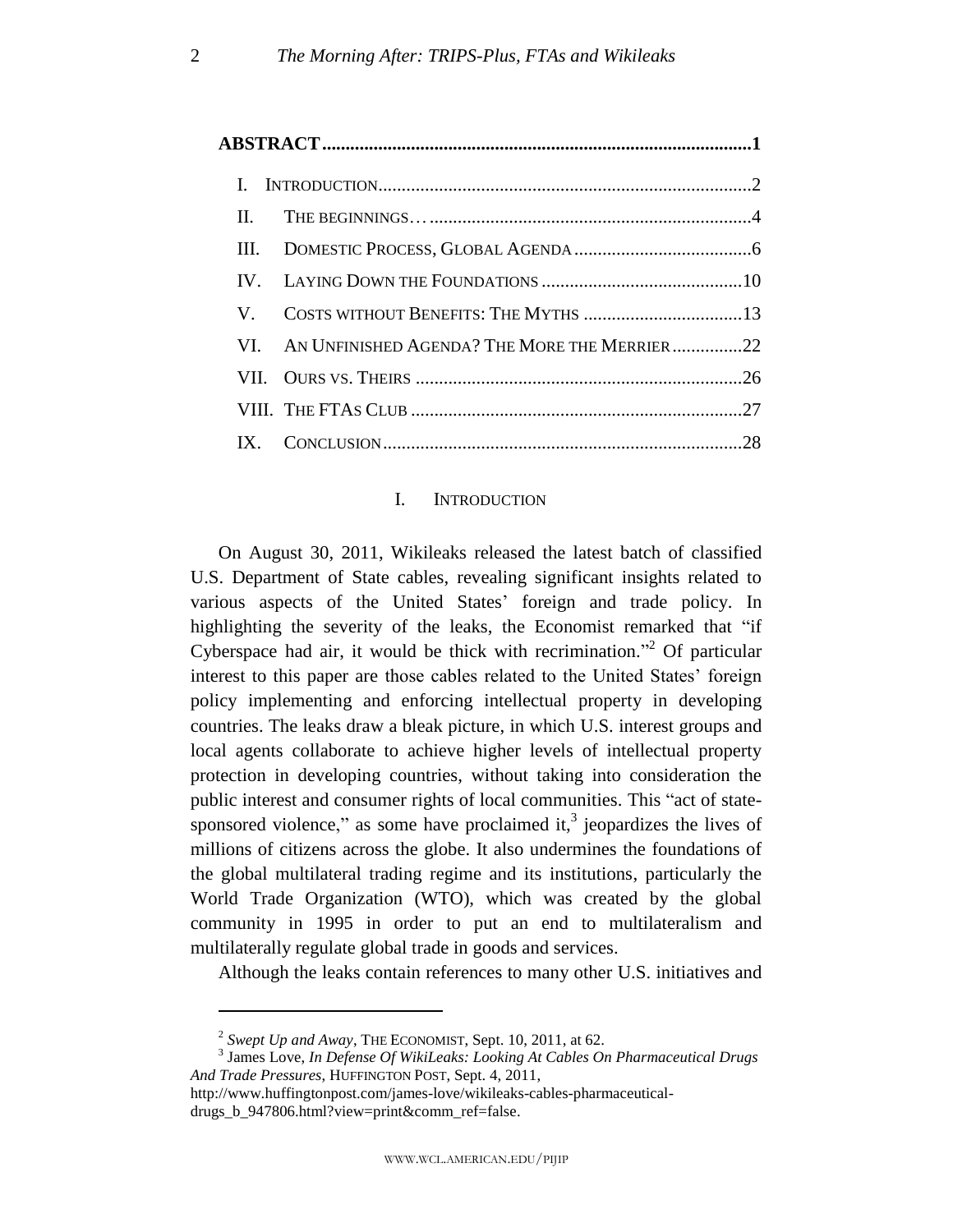efforts aimed towards strengthening and enforcing intellectual property protection in many developing countries,<sup>4</sup> this study will focus on those related to the implementation of the U.S.-Jordan bilateral Free Trade Agreement<sup>5</sup> (FTA), signed in 2001 in the area of intellectual property protection. Bilateral FTAs between powerful, industrialized countries, particularly the United States and European Union, and poorer developing countries proliferated over the past decade. As now acknowledged by many, the signing of an FTA represents the beginning of a long and winding road, but there is little analysis of what actually happens following the conclusion of a bilateral free trade agreement. This is particularly true in the area of intellectual property protection, which affects the lives of millions in developing countries. One reason for the lack of analysis of the implantation of FTAs is that, in most cases, these agreements are negotiated, signed, and implemented secretly, behind closed doors with little public debate and participation.<sup>6</sup> This study analyzes the implementation of U.S.-Jordan FTA based on a thorough review of recent releases of the Wikileaks cables, supplemented by the observations and experience of the author in the region.

This study is a first attempt at analyzing and explaining the process that ensues during the signing of an FTA between a developed and a developing country. The case of Jordan is invaluable for many reasons. First, the U.S.- Jordan FTA was the first FTA signed by the United States with any Arab or Muslim country.<sup>7</sup> Second, the U.S.-Jordan FTA was the first agreement of its type that contained several intellectual property obligations of a TRIPS-Plus nature.<sup>8</sup> Third, the U.S.-Jordan FTA is one of the few agreements where the impacts of FTAs on developing country have been studied. Research findings have alarmingly affirmed the negative impact arising from the implementation of comparable FTAs in developing countries, particularly in the area of public health and access to medicines.<sup>9</sup> Within

<sup>&</sup>lt;sup>4</sup> See, e.g., those related to Thailand, Philippines and Guatemala.

<sup>&</sup>lt;sup>5</sup> Agreement on the Establishment of a Free Trade Area, U.S.-Jordan, Oct. 24, 2000, 41 I.L.M. 63 [hereinafter U.S.-Jordan FTA]

<sup>6</sup> For more, see Brian J. Schoenborn, *Public participation in trade negotiations: open agreements, openly arrived at?*, 4 MINN. J. GLOBAL TRADE 103 (1995).

<sup>7</sup> For more on US-Jordan FTA see Mohammed El-Said, *The Evolution of the Jordanian TRIPS-Plus Model: Multilateralism Vs Bilateralism and the Implications for the Jordanian IPRs Regime*, 37 INT'L REV. INTELL. PROP. & COMPETITION L. 501 (2006).

<sup>8</sup> On TRIPS-Plus, see Peter Drahos, *BITS and BIPS: Bilateralism in Intellectual Property*, 4 J. WORLD INTELL. PROP.791 (2001); Mohammed El-Said, *The Road from TRIPS-Minus to TRIPS to TRIPS-Plus: Implications of IPRs for the Arab World*, 8 J. WORLD INTELL. PROP. 53 (2005).

<sup>9</sup> *See* OXFAM INT'L, ALL COSTS, NO BENEFITS: HOW TRIPS-PLUS INTELLECTUAL PROPERTY RULES IN THE US–JORDAN FTA AFFECT ACCESS TO MEDICINES (2007). *See also*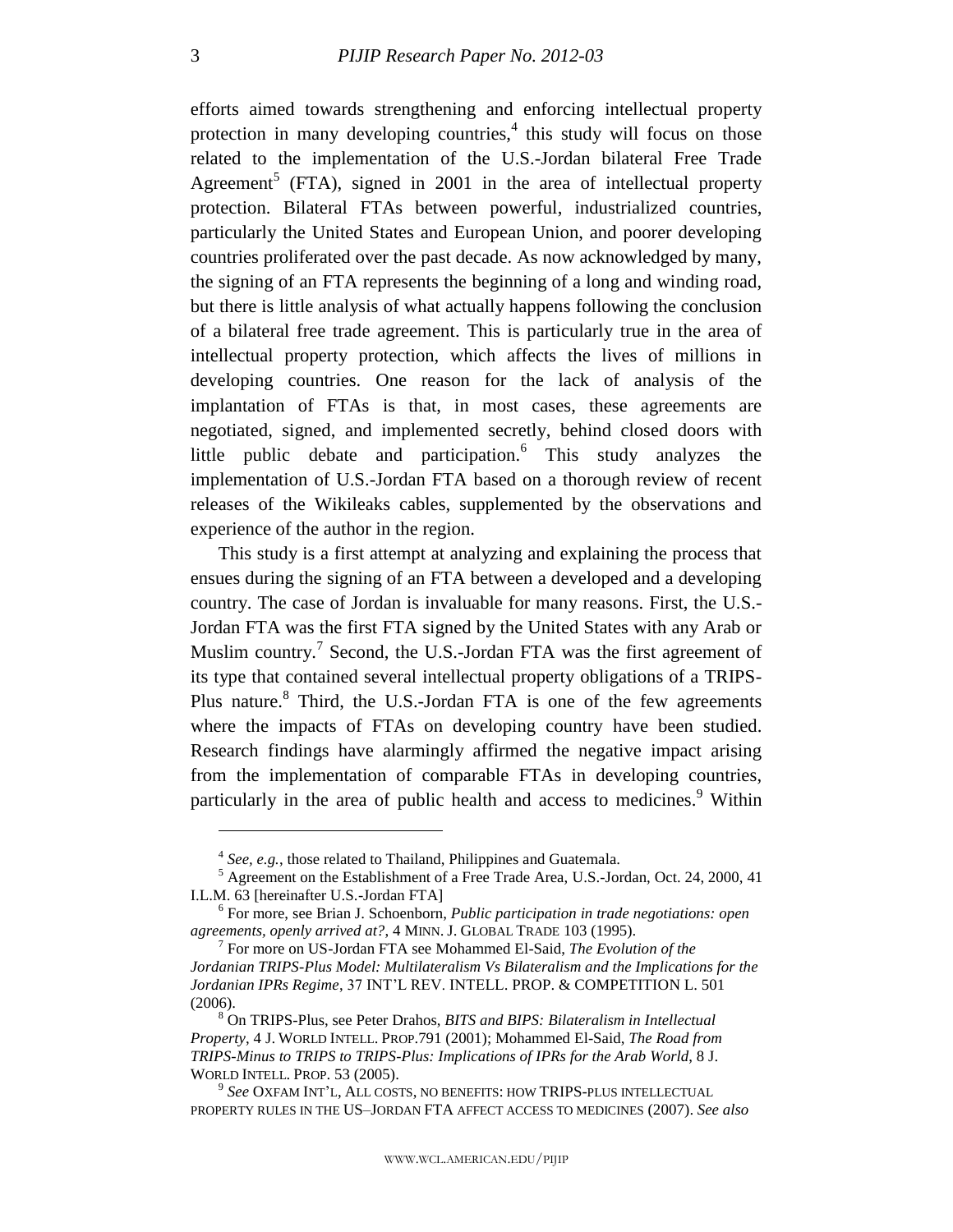this context, this paper will use information obtained through the Wikileaks to make a more detailed assessment of the process of surveillance and implementation undertaken by the U.S. authorities following the signing of a bilateral free trade agreement.

Although the main concern of this study is the domestic process associated with setting and creating intellectual property protection norms and regulations in developing countries (particularly Jordan), the study also highlights how this process relates to the global debate over intellectual property norms. It reveals the rivalry between the main players—the U.S. and the E.U.—in this area and their efforts to push the boundaries of intellectual property protection further in developing countries. Based on this finding, the study explains the complexities associated with national norm setting initiatives and concludes that the process of setting and implementing intellectual property norms at the national level should not be viewed in isolation from other major global developments. What this study won't do is to delve into the substantive details of the intellectual property TRIPS-Plus provisions included under the U.S.-Jordan FTA, as this has been dealt with extensively elsewhere.<sup>10</sup>

#### II. THE BEGINNINGS

<span id="page-4-0"></span>Jordan has maintained strong relations with the United States since its creation as an Emirate in early  $1920s$ .<sup>11</sup> The country's geography, demography, pragmatic leadership, and, more recently, its involvement in the U.S.'s "War on Terror," ensured continuous special relationships with various U.S. administrations, with few exceptions. $^{12}$ 

The close relationship between Jordan and the U.S. is evidenced by the exceptional military and financial support Jordan has received from the U.S. over the years.<sup>13</sup> Jordan is one of the largest recipients of U.S. aid in the world. Since 1951, the country received approximately \$11.38 billion in

Hamed El-Said & Mohammed El-Said, *TRIPS-Plus Implications for Access to Medicines in Developing Countries: Lessons from Jordan-US FTA*, 10 J. WORLD INTELL. PROP. 438 (2007).

<sup>10</sup> *See* El-Said, *supra* note 7.

 $11$ <sup>11</sup> The U.S. State Department website explains, "Relations between the United States and Jordan have been close for 6 decades, with 2009 marking the 60th anniversary of U.S.- Jordanian ties.‖ Bureau of Near Eastern Affairs, *Background Note: Jordan*, U.S. DEPARTMENT OF STATE (Dec. 30, 2011), http://www.state.gov/r/pa/ei/bgn/3464.htm.

 $12$  One exception refers to disagreements over the country's support for Iraq during the first Gulf War (1990-91).

<sup>&</sup>lt;sup>13</sup> See generally on relations AVI SHLAIM, LION OF JORDAN: THE LIFE OF KING HUSSEIN IN WAR AND PEACE (2007).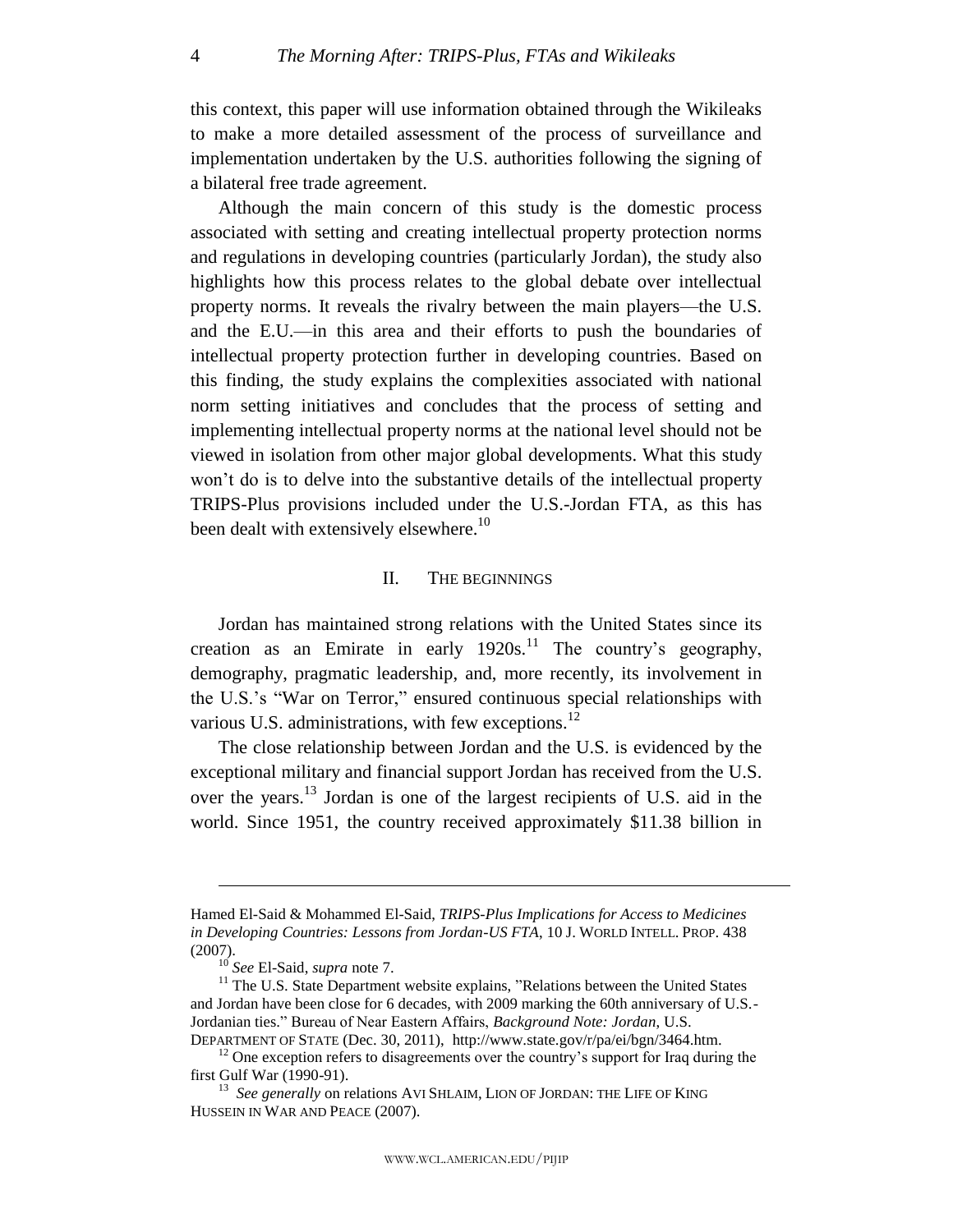U.S. aid, third only to Israel and Egypt in the region.<sup>14</sup> On September 22, 2008, the U.S. and Jordanian governments reached an agreement, whereby the United States would provide a total of \$660 million in annual foreign assistance to Jordan over a five year period.<sup>15</sup>

Jordan has signed a number of bilateral agreements with the U.S. during the past two decades. For instance, a bilateral "open skies" Aviation Agreement and a Bilateral Investment Treaty (BIT) were signed between the two countries in 1996 and 2003, respectively. Additionally, in 1996, the U.S. Congress created Qualifying Industrial Zones (QIZ) to support the peace process signed between Jordan and Israel in 1994. Under the agreement, QIZ goods that contain at least 12 per cent of their value added from Israel enter the United States economy tariff and quota-free. This has had important economic growth implications for the Jordanian economy and turned the U.S. into Jordan's main trading partner (replacing Iraq), by encouraging and increasing Jordan's exportation of light manufactured products such as garments.

The two countries signed a Science and Technology Cooperation Agreement in 2007 to facilitate and strengthen mutual scientific cooperation, as well as a memorandum of understanding on nuclear energy cooperation. U.S. backing ensured Jordan's speedy accession to the WTO in 2000 and subsequently paved the way for the signing of the first bilateral free trade agreement (FTA) between the U.S. and an Arab country in 2001 (the U.S.-Jordan FTA). 16

High levels of collaboration between the two countries in the area of intellectual property have existed for some time. However, it was often U.S. pressure, triggered by industry groups, that dictated the terms of the relationship between the two countries. For instance, until 1998 Jordan was still placed on the United States's "Section 301 Watch List". In the same year, the Pharmaceutical Research and Manufacturers of America (PhRMA) went even further, by formally asking the USTR to name Jordan in the next year as a "Priority Watch" country, for "failing to provide adequate intellectual property protection."<sup>17</sup> The relationship became less turbulent following the country's accession to the WTO and its signing of an FTA with the U.S. in 2000 and 2001, respectively.

<sup>&</sup>lt;sup>14</sup> JEREMY M. SHARP, CONGRESSIONAL RESEARCH SERVICE, U.S. FOREIGN ASSISTANCE TO THE MIDDLE EAST: HISTORICAL BACKGROUND, RECENT TRENDS, AND THE FY2011 REQUEST (2010), available at [http://www.fas.org/sgp/crs/mideast/RL32260.pdf.](http://www.fas.org/sgp/crs/mideast/RL32260.pdf) <sup>15</sup> *Id*. at 7

<sup>16</sup> , *supra* note 11.

<sup>&</sup>lt;sup>17</sup> See Ghalia Alul, *PhRMA Requests Jordan be Placed on "Priority Watch" List*,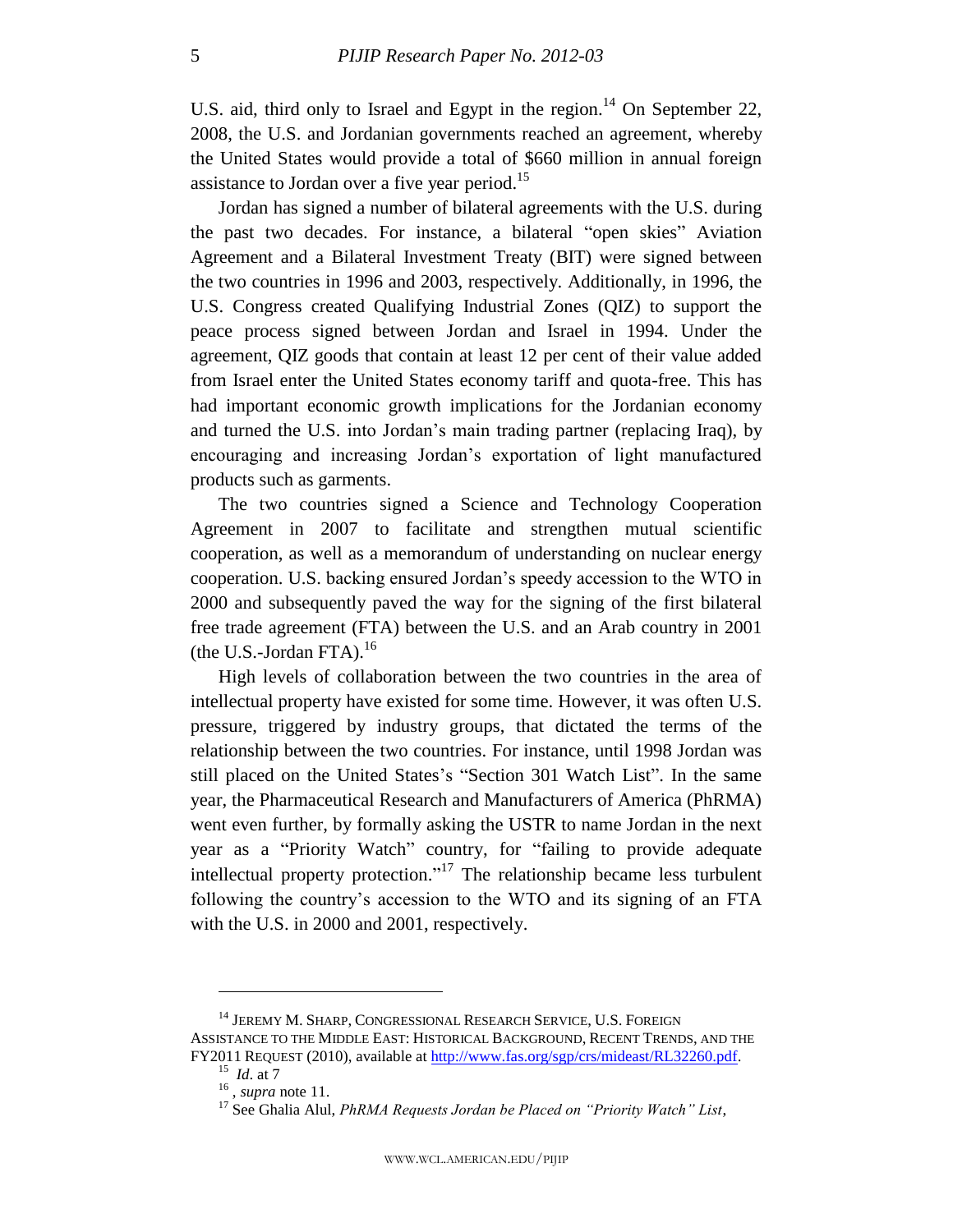#### III. DOMESTIC PROCESS, GLOBAL AGENDA

The information revealed in the Wikileaks reinforces the widely acknowledged view that the regulation of intellectual property was deliberately designed with loopholes that could be exploited by its drafters. As Sell explains: $^{18}$ 

Since TRIPs, the institutional environment around intellectual property has gotten much denser, much thicker, and much more heavily populated with new forums and new actors. The result is an increasingly incoherent and internally inconsistent intellectual property regime. Much of this incoherence is a product of strategic forum shifting, in which actors take their intellectual property concerns to the forums in which they expect to better achieve their goals. Various interest groups and government agencies have become heavily invested in increasingly ineffective approaches to property protection and enforcement.

The case of Jordan not only conforms to these observations, but also sheds new light on the inconsistencies and loopholes present in intellectual property regulation, given the explicit influence of the U.S. Government and its lobbyists over the entire process of negotiations. Persuasion, motivation, and threats are some of the tools used to influence negotiations. These mechanisms are often used interchangeably to implement and enforce high-level intellectual property protection (what is often referred to in the literature as TRIPS-Plus provisions) in many developing countries, including Jordan.

The United States' position is formulated primarily by the collaborative effort of several official, governmental, and private interest groups and agencies that share a unified vision for seeking the implementation and enforcement of higher intellectual property protection levels—often of a TRIPS-Plus nature—with their FTA partner state. These groups and agencies rely upon various strategies in achieving their objectives. The strategies are often complimented by a "revolving door" policy, through initiating discussions with and passing messages to various local contacts and other concerned official departments and authorities.

A snapshot of the main players involved in this process shows an intricate web of exchanges and discussions between Jordanian and

<span id="page-6-0"></span>

JORDAN TIMES, April 15, 1998.

<sup>18</sup> Susan Sell, *Everything Old Is New Again: The Development Agenda Then and Now*, 3 WIPO J. 17, 21 (2011).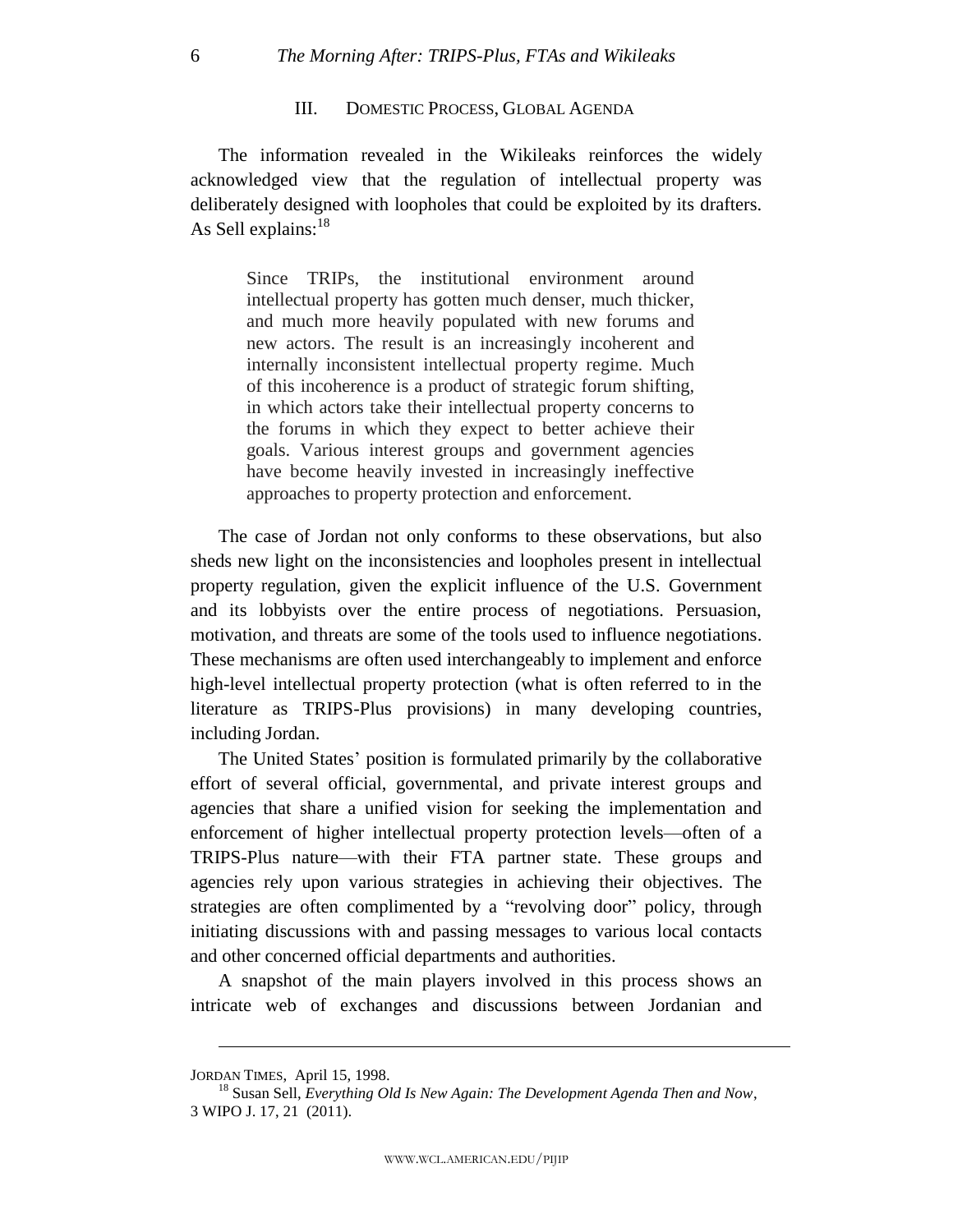American key players. However, it is important to first identify and explain the role of each of these players and how this process shapes their positions and objectives.

The key players representing the United States' private sector interests include a number of historically well-established and organized business groups and associations. For instance, both the Business Software Alliance  $(BSA)^{19}$  and the International Intellectual Property Alliance  $(IIPA)^{20}$  have been vocal in their push for strengthened copyright protection in Jordan. Meanwhile, the Pharmaceutical Research and Manufacturers of America  $(PhRMA)^{21}$  continues their pursuance of higher levels of intellectual property protection in the area of pharmaceutical patents in the country. These business groups and associations are also supported by their local representatives, agents, and networks of contacts.

Unsurprisingly, these business associations were also the most vocal advocates and enthusiasts for inclusion of strong provisions for intellectual property protection—through the implementation of the TRIPS Agreement—during the Uruguay Round of Trade Negotiations. The Uruguay Round lasted from 1986-1994 and culminated in the birth of the WTO. Their efforts were highly influential in lobbying the United States government to include intellectual property protection in the negotiations agenda and in pressuring other developing countries to implement higher levels of intellectual property protection. Commenting on the role of such groups, Sell explains:

 $19$  On its website, the BSA presents itself as the "voice of the world's commercial software industry and its hardware partners before governments and in the international marketplace. BSA programs foster technology innovation through education and policy initiatives that promote copyright protection, cyber security, trade, and e-commerce." *See* BUSINESS SOFTWARE ALLIANCE, http://www.bsa.org/GlobalHome.aspx (last visited Feb. 9, 2012).

 $20^{20}$  "The International Intellectual Property Alliance is a private sector coalition, formed in 1984, consisting of trade associations representing U.S. copyright-based industries in bilateral and multilateral efforts working to improve international protection and enforcement of copyrighted materials and open up foreign markets closed by piracy and other market access barriers." For more see *About IIPA*, INTERNATIONAL INTELLECTUAL PROPERTY ALLIANCE, (Feb. 9, 2012), http://www.iipa.com/aboutiipa.html.

<sup>&</sup>lt;sup>21</sup> "The Pharmaceutical Research and Manufacturers of America (PhRMA) represents the US's leading pharmaceutical research and biotechnology companies, which are devoted to inventing medicines that allow patients to live longer, healthier, and more productive lives. PhRMA companies are leading the way in the search for new cures. PhRMA members alone invested an estimated \$49.4 billion in 2010 in discovering and developing new medicines. Industry-wide research and investment reached an estimated \$67.4 billion in 2010." For more see *About PhRMA*, PHRMA (Feb. 9, 2012), http://www.phrma.org/about/about-phrma.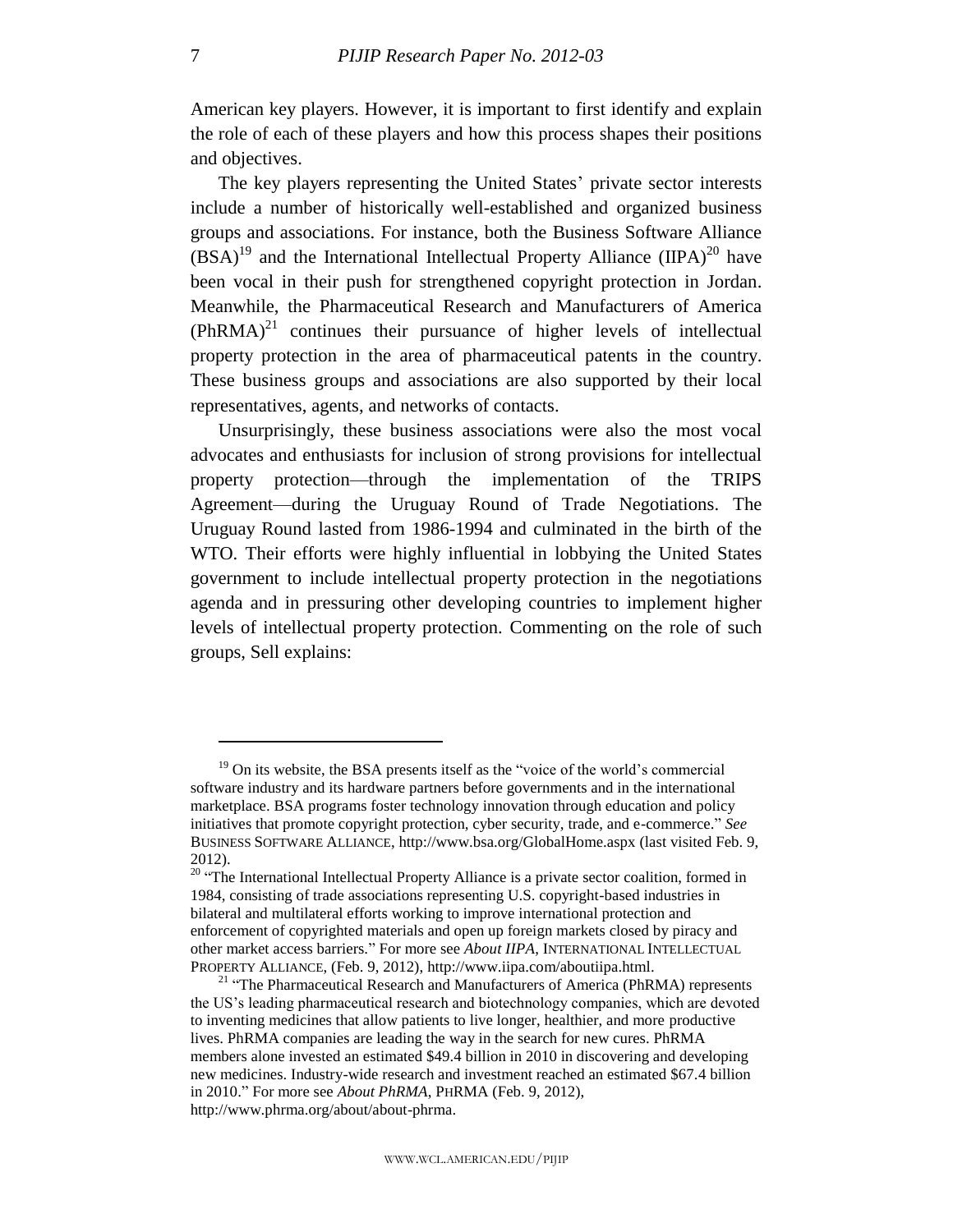These private actors were in a good position in so far as they represented vigorous export industries that enjoyed positive balances... They were able to present their industries as part of the solution to America's trade woes, as opposed to being part of the problem. They successfully argued that foreign pirates, particularly in East Asia and Latin America, were robbing them of hard-earned royalties. They pushed hard for a trade-based approach to IP protection. $^{22}$ 

Today, these same players continue to pursue a "maximalist" approach to intellectual property and pressure the U.S. government to pursue higher levels of intellectual property protection and enforcement in developing countries. Just as in the economic crises of the 1970s, U.S. industry representatives today present intellectual property a cure for present day economic woes and financial crises.<sup>23</sup>

Several American governmental agencies and bodies also constitute key players, given their ability to provide official coverage and exercise political clout and economic leverage. The U.S. Embassy in Amman, which often acts as a medium in interactions involving U.S. players and stakeholders; the Office of the United States Trade Representative (USTR); the United States Agency for International Development (USAID) and its AMIR Program in Jordan; and the United States Patent and Trademark Office (USPTO) appear to be the most active and persevering agencies in the push for higher intellectual property protection and enforcement.<sup>24</sup> Other agencies and private bodies are periodically called upon to step in and provide legal review or technical training and advice. These include the United States Food and Drug Authority (USFDA), the Customs and Border Protection (CBP), the Immigration and Customs Enforcement (ICE), and the Library of the United States Congress (LOC). In addition, a number of local representatives of large U.S. Multinational Enterprises (MNEs) such as Microsoft, Caterpillar, and Chrysler, and other industry representatives also attended and actively participated in a number of workshops and

<sup>&</sup>lt;sup>22</sup> SUSAN SELL, PRIVATE POWER, PUBLIC LAW: THE GLOBALIZATION OF INTELLECTUAL PROPERTY RIGHTS 86 (2003). For more, see JOHN BRAITHWAITE & PETER DRAHOS, GLOBAL BUSINESS REGULATION (2000).

<sup>23</sup> Debora Halbert, *The Politics of IP Maximalisim*, 3 WIPO JOURNAL 81 (2011).

<sup>24</sup> For examples, see *GIPA - Patent, Trademark, and Copyright Law and Policy Program - November 5-8, 2007, Amman, Jordan*, UNITED STATES PATENT AND TRADEMARK OFFICE, (Feb. 6, 2012), [http://www.uspto.gov/ip/events/agenda\\_jordan.jsp](http://www.uspto.gov/ip/events/agenda_jordan.jsp) 

<sup>(</sup>describes for one of the USPTO's training programs run by its Global Intellectual Property Academy (GIPA) in Jordan back in 2007.)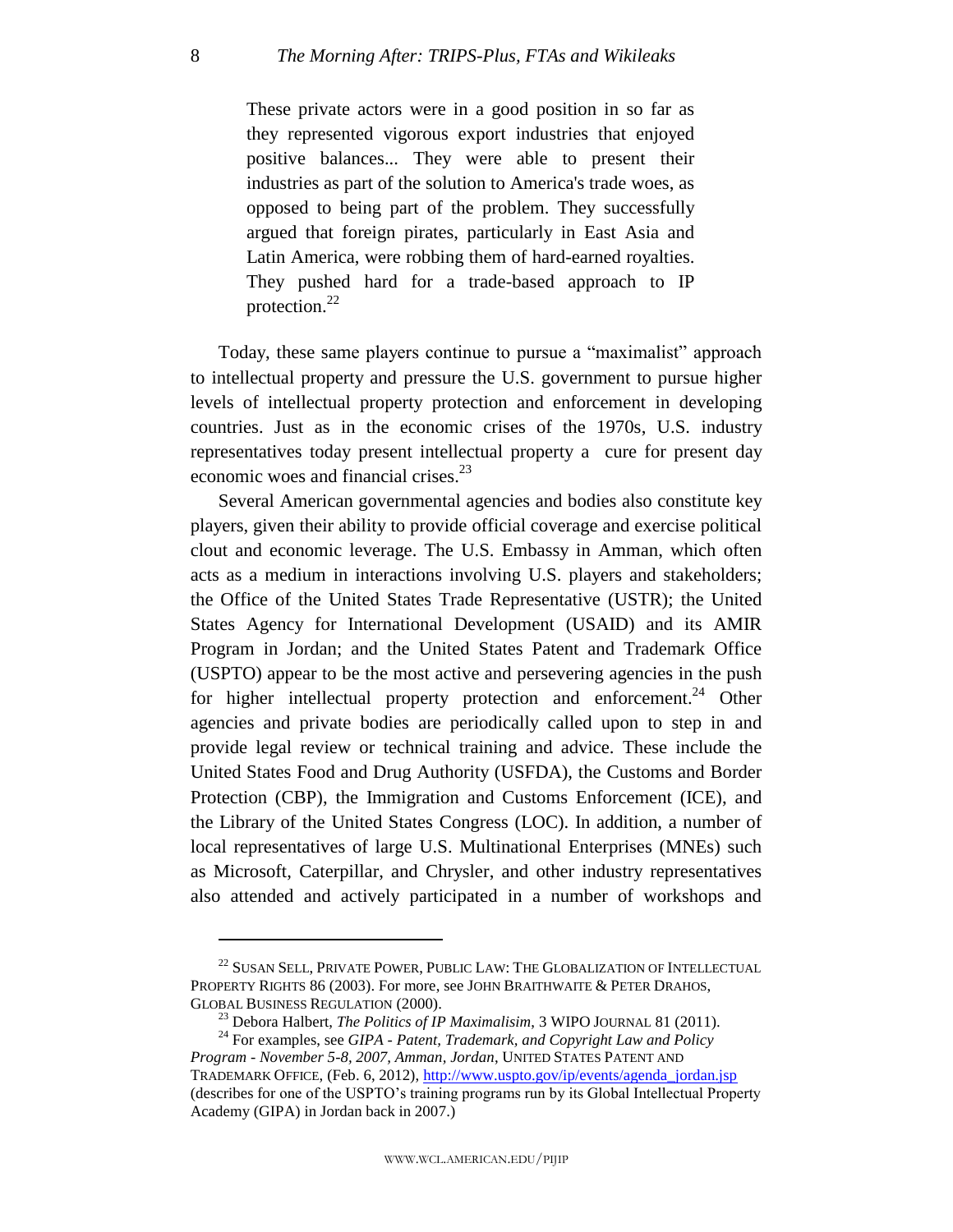seminars focusing on intellectual property protection and enforcement in Jordan.

On the other hand, the cables clearly reveal inadequate levels of representation from Jordanian enterprises, agencies, and corporations in developing intellectual property provisions. In a situation often prevalent in developing and Arab countries, the Jordanian position is generally "responsive" with regard to intellectual property protection.<sup>25</sup> Consequently, the limited and sometimes targeted participation may be confined to a small number of agencies and/or ministries when discussions on intellectual property ensue. The main players from the Jordanian side feature the Ministry of Industry and Trade, the official authority entrusted with managing industrial property protection in the country; the National Library, the authority concerned with copyright and neighboring rights protection, which is part of the Ministry of Culture; and the Jordan Food and Drug Administration (JFDA), an agency mainly concerned with granting marketing authorizations for drugs and pharmaceutical products in the country that is affiliated with the Jordanian Ministry of Health.

In addition, other agencies, officials, and individuals are called upon in cases where procedural or administrative issues persist, where additional enforcement levels are sought, or where technical and legal training and advice are offered.<sup>26</sup> Of these, one can identify the Jordan Institute for Standards and Metrology (JISM), the Jordan Customs Department (JCD), and the judiciary as recurring players. Unlike the United States' private sector business groups, local business groups are fragmented and seem to have limited presence and influence over the intellectual property policies of the government in Jordan. On occasion, some local businesses even align their business interests with those of their American counterparts. $27$ 

Overall, the dynamics of the relationship between these stakeholders and representatives (both from the United States and Jordan) reflect a

 $25$  "These countries often traded away' the issue of intellectual property in exchange for concessions in other areas without carefully assessing the impact of these trade-offs." MOHAMMED EL SAID, THE DEVELOPMENT OF INTELLECTUAL PROPERTY PROTECTION IN THE ARAB WORLD (2008).

 $^{26}$  In some cases, the U.S. went as far as placing permanent advisers in FTA countries. A 2011 study, published by IIPA and USPTO, stated that "Reportedly the technical assistance includes not only seminars and short training courses but also a group on the ground in Peru to assist with intellectual property efforts." See ALEXANDER W. KOFF, LAURA M. BAUGHMAN, JOSEPH F. FRANCOIS & CHRISTINE A. MCDANIEL, INTERNATIONAL INTELLECTUAL PROPERTY INSTITUTE, STUDY ON THE ECONOMIC IMPACT OF "TRIPS-PLUS" FREE TRADE AGREEMENTS (2011), *available at*

http://www.tradepartnership.com/pdf\_files/IIPI%20TRIPS-Plus%20Study.pdf.

 $^{27}$  For instance, the Jordan Intellectual Property Association (JIPA) often advocates a pro-protection intellectual property approach.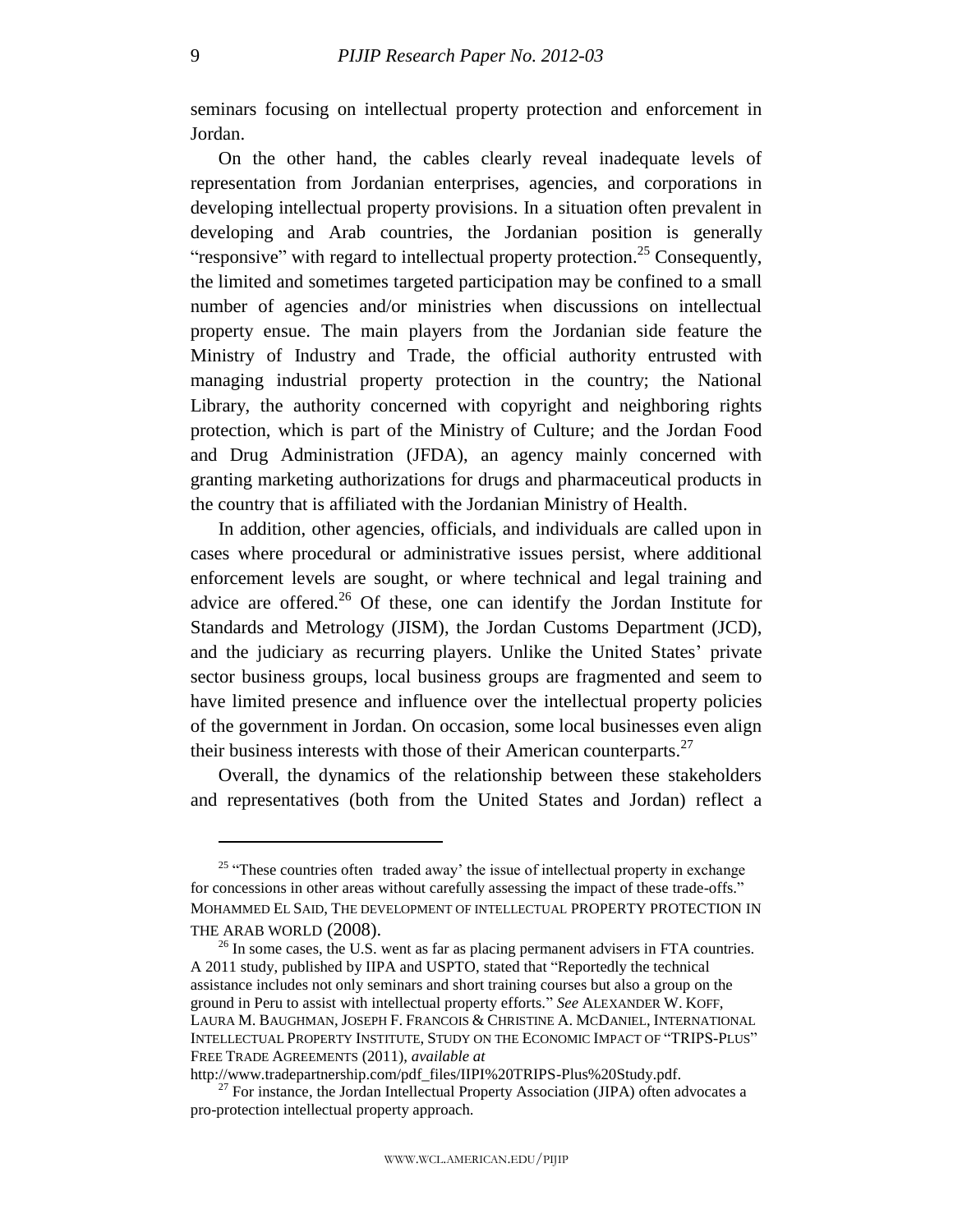general pattern of encouragement and collaboration where positions are unified. $28$  When positions are not, criticism is often associated with suspension—or threat of suspension—of funds from the U.S. side as a stick mechanism.

What is of concern here is the evident lack of public input and the absence of public participation and civil society representation in these discussions, particularly from the Jordanian side. As will be discussed in more detail in the ensuing parts of this article, the main theme emerging from the discussions and negotiations between the United States teams and their Jordanian counterparts is the drive to raise levels of intellectual property protection and enforcement in Jordan, without undertaking a proper impact assessment or inviting national debate about the effects of these provisions on society and consumers. Instead, "intellectual property rhetoric<sup>"</sup> is inserted into discussions and deliberations, which describes higher levels of protection and enforcement as an anchor for attracting businesses, high technology and know-how, and foreign direct investment (FDI), without providing substantial evidence supporting such claims.

The next part of this paper will present specific examples, which demonstrate the United States' tactics in mobilizing its stakeholders and governmental agencies in pursuance of strengthened TRIPS-Plus intellectual property protection levels and enforcement procedures in Jordan.

#### IV. LAYING DOWN THE FOUNDATIONS

<span id="page-10-0"></span>Since the U.S.-Jordan FTA was the first FTA signed between the United States and any Arab or Muslim state, the agreement became a template for other subsequent FTAs signed in the Middle East. Moreover, the U.S.- Jordan FTA was one of the first bilateral agreements to include extensive TRIPS-Plus provisions. These provisions had noticeable impacts on many development-related areas.<sup>29</sup> In particular, the agreement contains several TRIPS-Plus provisions, which directly impact public health and access to

 $^{28}$  For instance, in order to intensify the raids against copyright infringers, an agreement between the National Library and the Business Software Alliance (BSA) was signed with the aim of identifying those involved in illegal activities. For more, see U.S. Embassy, Cable 05AMMAN8330, Jordan IPR Problems and Solutions: Part I - Awareness Campaign Tackles Street-Smart Pirates (Oct. 23, 2005).

 $^{9}$  For more on FTAs' impact on the Arab World, see MOHAMMED EL SAID, WORLD HEALTH ORGANIZATION & INTERNATIONAL CENTRE FOR TRADE AND SUSTAINABLE DEVELOPMENT, PUBLIC HEALTH RELATED TRIPS-PLUS PROVISIONS IN BILATERAL TRADE AGREEMENTS: A POLICY GUIDE FOR NEGOTIATORS AND IMPLEMENTERS IN THE WHO EASTERN MEDITERRANEAN REGION (2010), *available at* http://www.emro.who.int/publications/Book\_Details.asp?ID=1081.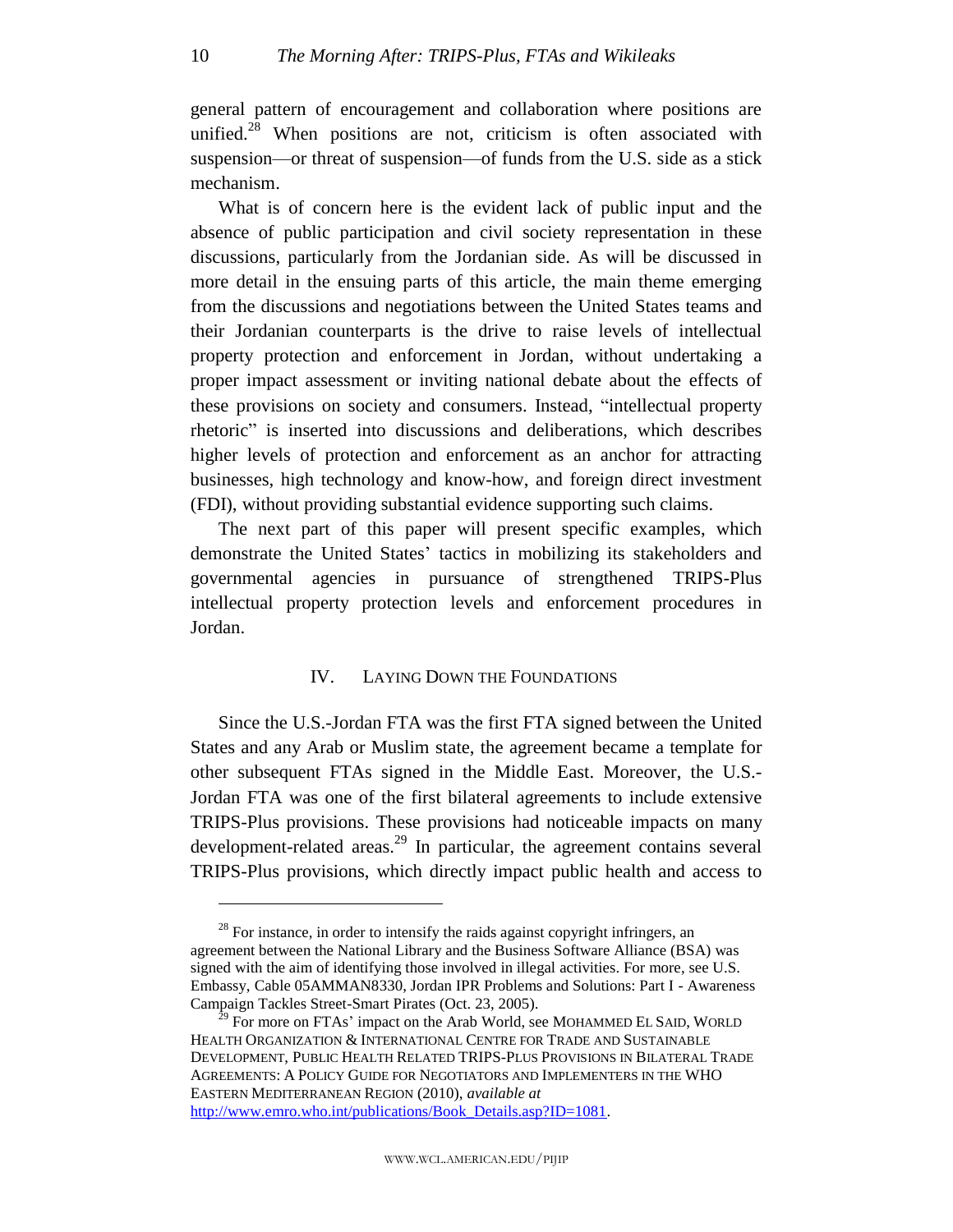medicines in the country. These may be summarized as follows:

1. *Data exclusivity protection*. The U.S.-Jordan FTA obliges Jordan to provide legal protection for data exclusivity for a period which may be extended up to eight years. Accordingly, Article 4.22 of the FTA states that:<sup>30</sup>

> Pursuant to Article 39.3 of TRIPS, each Party, when requiring, as a condition of approving the marketing of pharmaceutical or of agricultural chemical products that utilize new chemical entities, the submission of undisclosed test or other data, or evidence of approval in another country, the origination of which involves a considerable effort, shall protect such information against unfair commercial use. In addition, each Party shall protect such information against disclosure, except where necessary to protect the public or unless steps are taken to ensure that the information is protected against unfair commercial use.

2. *"New use" legal protection for chemical entities*. Although the TRIPS Agreement does not oblige member states to provide legal protection for "new use," the U.S.-Jordan FTA includes reference to this type of protection. In this regard, Footnote 10 of Article 4.22 the U.S.-Jordan FTA states that:

> It is understood that protection for "new chemical entities" shall also include protection for new uses for old chemical entities for a period of three years.

3. *Patent term extension*: Article 33 of the TRIPS Agreement provides that legal protection shall be granted to patents for a period of twenty years from the date of filing. The U.S.-Jordan FTA further extends this period in order to compensate the applicant for the time

 $30$  Footnotes 10 and 11 of the U.S.-Jordan FTA, which are related to Article 4.22, subsequently state:

It is understood that protection for "new chemical entities" shall also include protection for new uses for old chemical entities for a period of three years.

It is understood that, in situations where there is reliance on evidence of approval in another country, Jordan shall at a minimum protect such information against unfair commercial use for the same period of time the other country is protecting such information against unfair commercial use.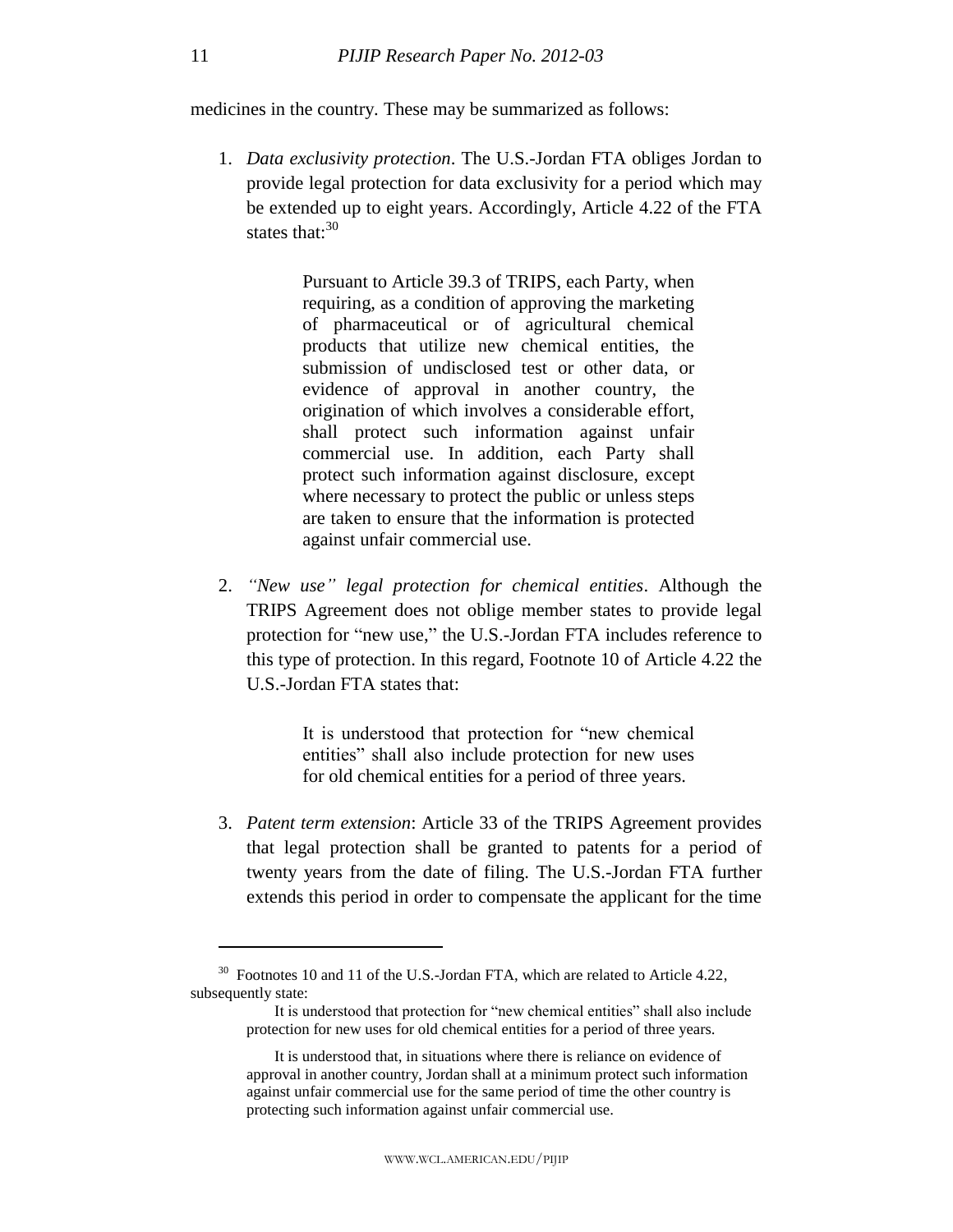#### 12 *The Morning After: TRIPS-Plus, FTAs and Wikileaks*

spent during the examination of the application and/or marketing authorization. Article 4.23 of the U.S.-Jordan FTA states that:

With respect to pharmaceutical products that are subject to a patent:

- a. Each Party shall make available an extension of the patent term to compensate the patent owner for unreasonable curtailment of the patent term as a result of the marketing approval process.
- 4. *Restrictions on compulsory licensing*. The TRIPS Agreement grants member states the right to grant compulsory licenses. However, the agreement does not list nor specify the grounds whereby such licenses may be granted, but instead awards member states the discretion to define such grounds. $31$  On the other hand, the U.S.-Jordan FTA lists the grounds where such licenses may be granted, hence eroding the policy space available to Jordan, by broadly defining these grounds. Accordingly, Article 4.20 of the FTA states:

Neither Party shall permit the use of the subject matter of a patent without the authorization of the right holder except in the following circumstances

- a. to remedy a practice determined after judicial or administrative process to be anti-competitive;
- b. in cases of public non-commercial use or in the case of a national emergency or other circumstances of extreme urgency, provided that such use is limited to use by government entities or legal entities acting under the authority of a government; or
- c. on the ground of failure to meet working requirements, provided that importation shall constitute working

The impact of these TRIPS-Plus conditions in the area of public health and access to medicines is grave. In brief, such measures would result in prolonging the monopoly terms granted to pharmaceutical patents and would delay the entrance of generics into the market at an earlier stage.<sup>32</sup>

<sup>31</sup> *See* Agreement on Trade-Related Aspects of Intellectual Property Rights, Apr. 15, 1994, 1869 U.N.T.S. 299, Art. 30, available online at

http://www.wto.org/english/tratop\_e/trips\_e/t\_agm0\_e.htm (the TRIPS Agreement).

<sup>&</sup>lt;sup>32</sup> To this effect, a recent study stated that "Reportedly overlaying U.S.-style rules over Jordan's pharmaceutical sector negatively affects the ability of generic industries to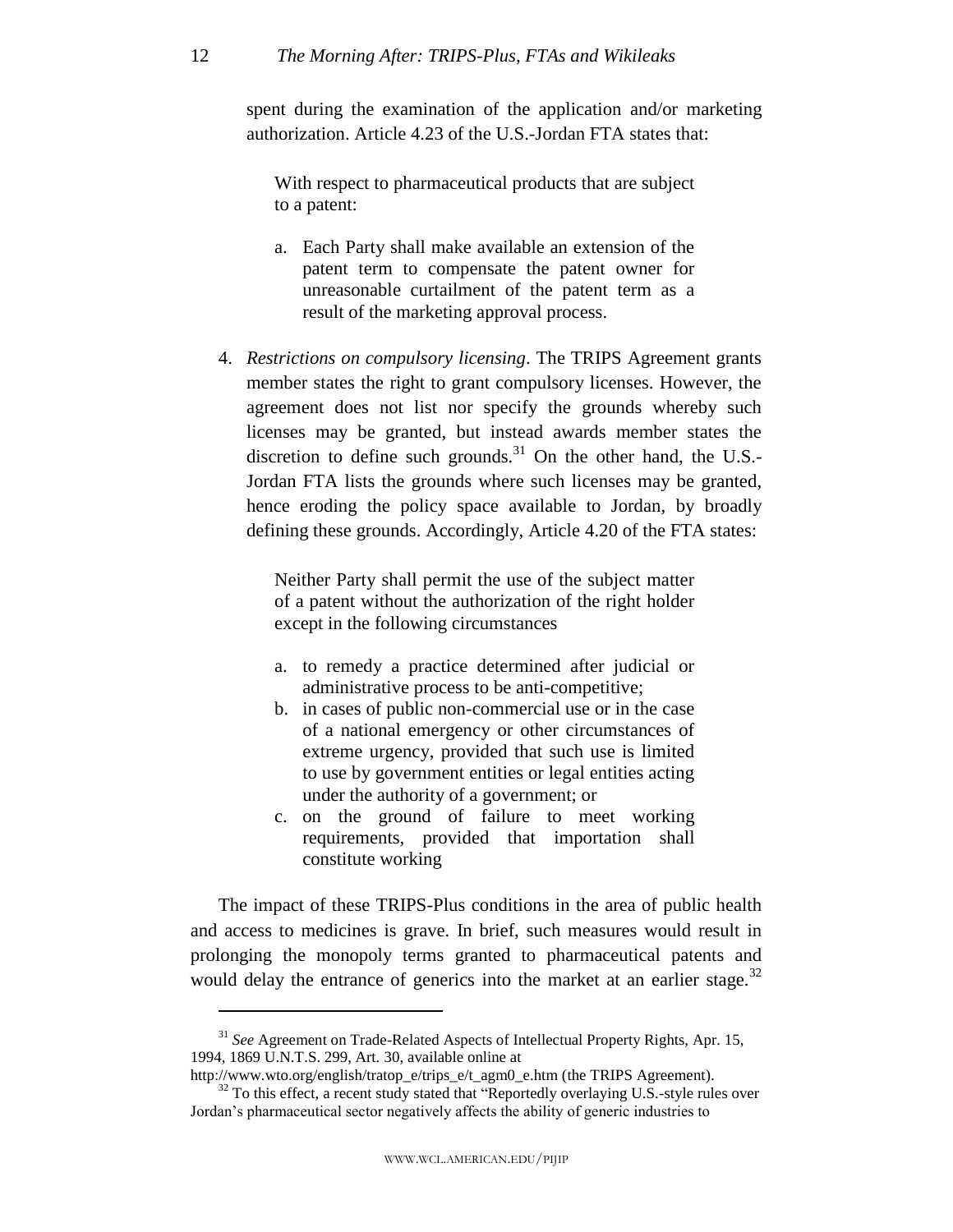Such delays would result in a substantial increase in the price of medicines and drugs, due to royalty payments, and would increase governmental expenditure on public health and medicines as a result.<sup>33</sup> Some of these effects, as will be explained in more detail, have already taken place in the country.

#### V. COSTS WITHOUT BENEFITS: THE MYTHS

<span id="page-13-0"></span>After laying the foundations for TRIPS-Plus obligations, under the national legal framework through the FTA, the United States moved next to interpreting the obligations during their implementation. The leaked cables provide some interesting illustrations about how the United States monitors the implementation of intellectual property obligations of its FTA partner states, particularly with regard to those commitments related to pharmaceutical patents. More specifically, the cables explain the interplay between concerned authorities and groups in both the U.S. and Jordan and the approach adopted by each in dealing with intellectual property issues impacting public health and access to medicines. In general, the U.S. position, backed by its powerful industry interest groups, is centered on interpreting intellectual property commitments widely, with a TRIPS-Plus approach, and conflating public health issues with these related to intellectual property protection. The Jordanian position, on the other hand, could be best described as "reactive" in most cases, and "reluctant" in some cases, to heed to the United States' demands.

The following examples illustrate in greater detail the interplay between these various players in relation to a number of issues impacting public health and access to medicines, as revealed by the leaks.

Data exclusivity appears to be one of the major issues of concern to the United States included under the U.S.-Jordan FTA.<sup>34</sup> Data exclusivity refers to the procedure wherein originative pharmaceutical companies are granted a period of time during which would-be generic producers of existing drugs are prohibited from obtaining regulatory approval for a competing drug if they rely on the results of the originator's clinical trials. Although legal

operate, which is why many from Jordan's generic pharmaceutical industry view the FTA as TRIPS-"Minus"." See Koff, *supra* note 27, at 49.

<sup>33</sup> For more, see El Said, *supra* note 30.

<sup>&</sup>lt;sup>34</sup> Pressure was not confined to Jordan in this area; for another example, see GUATEMALA'S CONGRESS REINSTATES DATA PROTECTION: THE END OF THE PROBLEM THAT REFUSED TO GO AWAY (Mar. 11, 201) *available at* <http://www.keionline.org/node/1206> (the detailed account of U.S. government pressure on the Guatemalan legislature to shape legislation on pharmaceutical test data protection in the country).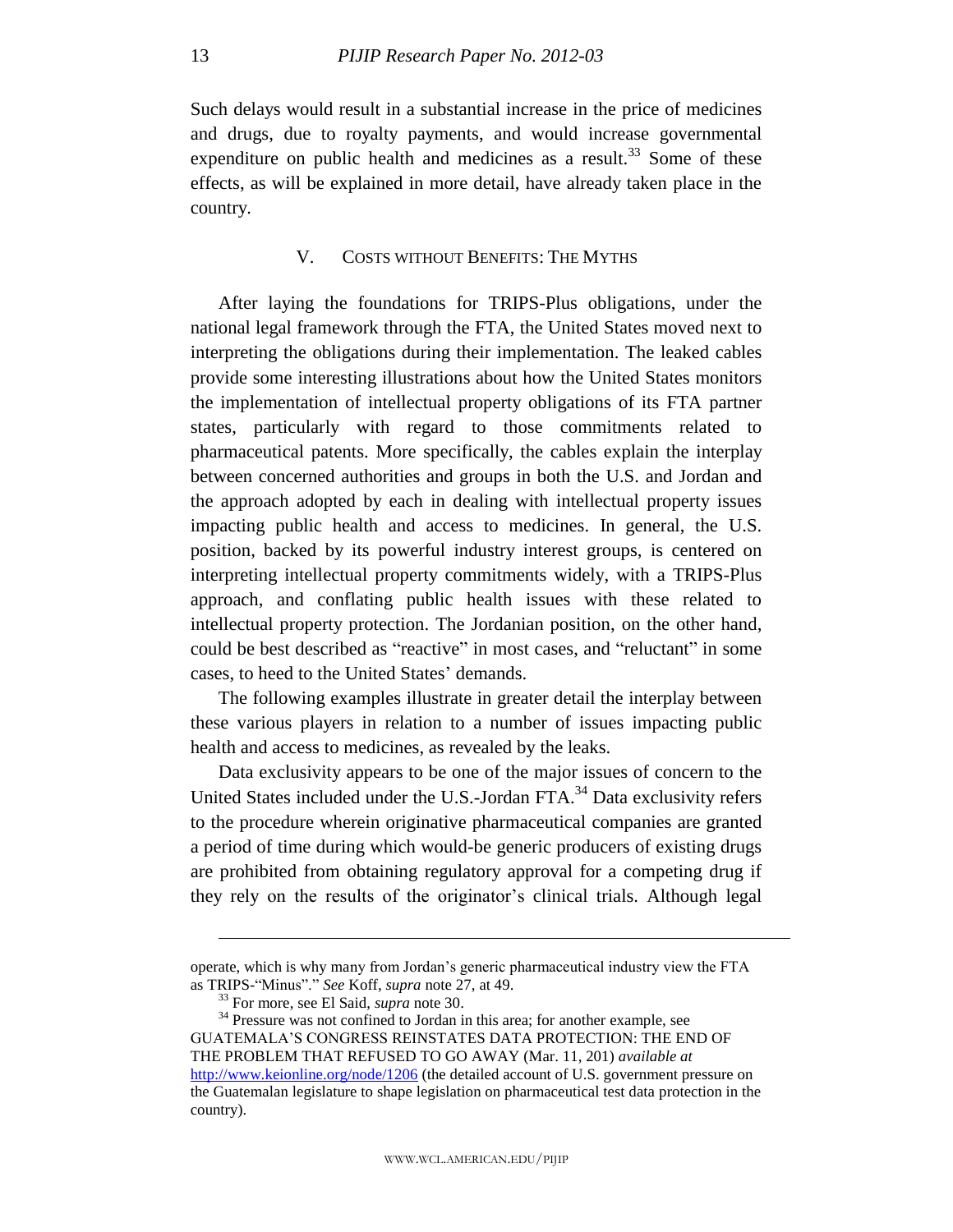protection regimes granting data exclusivity predate the signing of the TRIPS Agreement,  $35$  the U.S. and EU's attempts to include data protection under the auspices of the TRIPS Agreement were met by fierce resistance. Due to objections from developing countries, data exclusivity provisions were ultimately excluded from the TRIPS Agreement.<sup>36</sup> However, data exclusivity was reintroduced by the U.S.—and more recently the E.U. through their bilateral FTAs with a number of countries. These agreements created a de facto legal international protection regime for data exclusivity, by virtue of Article 4 of the TRIPS Agreement, relating to the Most Favored Nation "MFN" principle.<sup>37</sup>

In the case of Jordan, one observes that the issue of data exclusivity protection features extensively in the U.S. cables, despite the global criticism that data exclusivity has attracted in recent years.<sup>38</sup> Fears of the monopolistic impact of patent-term extension on prices of medicines and the curtailment of compulsory licensing appear to have been realized in Jordan. Nonetheless, Jordan became one of the first Arab countries where the issue of data exclusivity surfaced during discussions with U.S. officials following the signing of the Jordan-U.S. FTA, as revealed by the cables.

As stated above, the U.S.-Jordan FTA introduces five years of data exclusivity that commence on the date of registration of a medicine in the country.<sup>39</sup> An additional three years of data exclusivity (beyond the initial five years period) are also granted for new uses of known chemical entities.<sup>40</sup> The U.S. cables show how the U.S. attempted to interpret these provisions in ways that favor its industry's interests and views.

One cable dating back to 2005 stated that international pharmaceutical companies seem to be generally satisfied with the drug registration system

 $35$  For instance, the North American Free Trade Agreement [hereinafter NAFTA] included some reference to data exclusivity protection, while the European Community member states have provided protection for data filed in support of marketing authorizations for pharmaceuticals since 1987. *See* Jerome H. Reichman, Rethinking the Role of Clinical Trial Data in International Intellectual Property Law: The Case for a Public Goods Approach, 31 MARQUETTE INTELL. PROP. L. REV. 1 (2009).

<sup>36</sup> For more on history of negotiations, see *id*.

<sup>&</sup>lt;sup>37</sup> The TRIPS Agreement, Article 4 states:

With regard to the protection of intellectual property, any advantage, favour, privilege or immunity granted by a Member to the nationals of any other country shall be accorded immediately and unconditionally to the nationals of all other Members.

<sup>&</sup>lt;sup>38</sup> For more on this debate, see UNITED NATIONS DEVELOPMENT PROGRAMME, GOOD PRACTICE GUIDE: IMPROVING ACCESS TO TREATMENT BY UTILIZING PUBLIC HEALTH FLEXIBILITIES IN THE WTO TRIPS AGREEMENT(2010), *available at*

http://apps.who.int/medicinedocs/documents/s17762en/s17762en.pdf [hereinafter UNDP]. <sup>39</sup> *See* US-Jordan FTA Article 4.22.

<sup>40</sup> *See id*.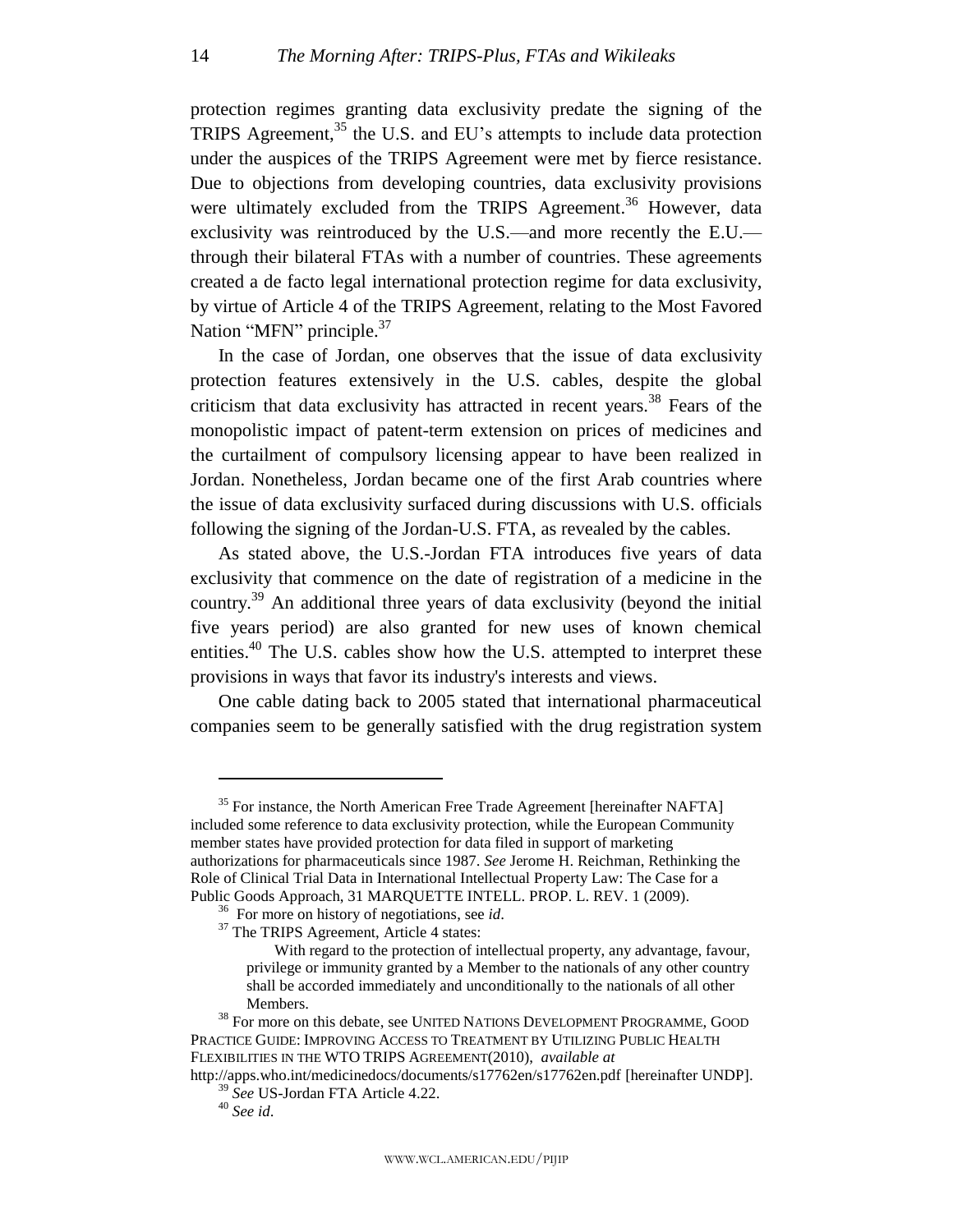in Jordan, which is managed mainly by the JFDA. $41$  Despite this, it was evident that the U.S. was not satisfied with the pro-public health approach often adopted by JFDA's committees. The 2005 cable further describes the committees operating under the JFDA as "multi-agency committees [that] do not have the same reputation [as the JFDA], being holdovers from a former paternalistic era of healthcare.<sup> $2^{42}$ </sup> As demonstrated by the same cable, the U.S. attempted, on several occasions, to influence the decisions of the JDFA and its committees. In one data exclusivity dispute, the 2005 cable reports that "a company filed for protection for a once-a-week-dose drug in 2004 less than a year before the daily dosing would lose its data exclusivity protection (for the clinical data that, once in the public domain, would allow a generic firm to make the same drug and market it at reduced costs). $1^{43}$  After reaching the court, the case was "dismissed on a technicality unrelated to the substantive dispute."

Unsatisfied with this result, which, in the eyes of the U.S. embassy, meant that the generic company had "won" the dispute, the cable explains that "[s]ome in the PhRMA community believe it was a breach of the law for the [government of Jordan] to fail to uphold the FTA obligation to protect data submitted for the once-weekly dose, regardless of any lawyer court decision. However, to maintain harmonious relations with its regulator, the aggrieved company—which continues to believe itself to have been wronged—decided not to pursue the case.<sup>14</sup> Disregarding the independence of the Jordanian judiciary and the fact that the FTA itself did not include such an obligation, the cable boldly states:

The weekly-dose case raises the general problem with data exclusivity and NCE's [new chemical entities] in Jordan. For example, an adult dosage, a children's dose, and a preschool or infant dose – each with its own set of data in support of JFDA approval – should receive, each in its own turn, five years of protection, according to the manufacturer. But the JFDA can't square that proposition with its view of a single NCE deserving only one period of five-year protection. As PhRMA and individual companies read it, the FTA appears to come down more strongly in favor of protections from "unfair competition" and to be more favorable toward data exclusivity in the narrowest sense, for each dose. The main FTA provisions on drugs –

<sup>41</sup> U.S. Embassy, Cable 05AMMAN9748, Jordan's IPRS Challenges and Solutions: Part III - Pharmaceuticals Pose Frontier IPR Issues (December 19, 2005).

<sup>42</sup> *Id*.

 $^{43}$  *Id.* 

 $^{44}$  *Id.*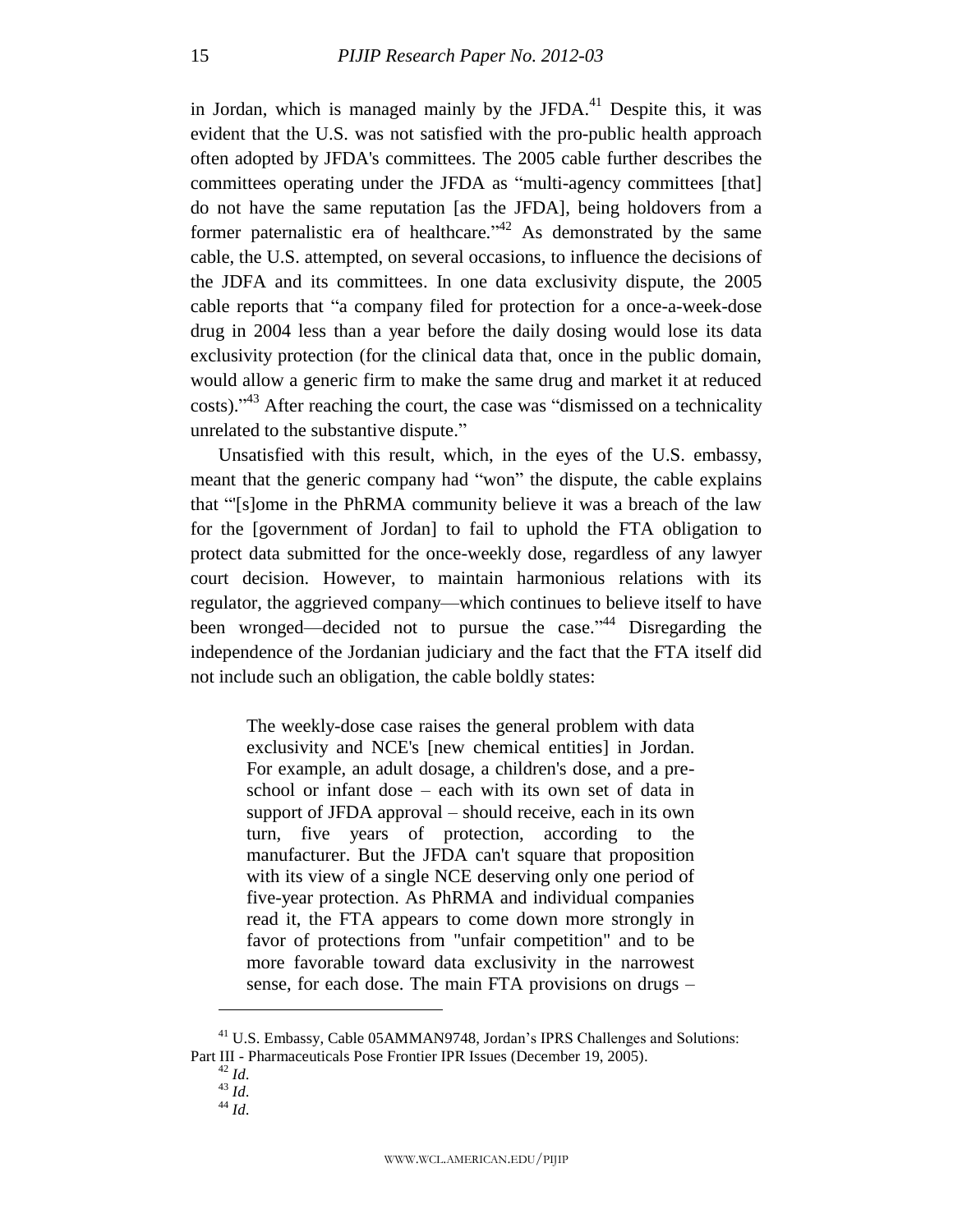FTA Article 4, paragraph 22 and its related footnotes – have yet to be interpreted in a manner acceptable to all, however.<sup>45</sup>

If the U.S. had gotten its way, an additional protection period would have prevented the generic medicine from entering the market, a provision which would have hurt domestic consumers. The U.S. interpretation takes a clear pro-protection approach that favors U.S. pharmaceutical manufacturers, but disregards the public interests of developing countries.

In another case, a dispute over a cancer treatment raised the issue of when the exclusivity period actually begins: when the drug is first used under a tender or when it is first approved by the regulator. An embassy cable reports that back in 2001, an originative firm's cancer treatment was approved for tender in a Jordanian government hospital.<sup>46</sup> Afterwards, the manufacturer filed a formal request for the drug's approval by the national JFDA. However, in 2005, a generic of the same drug, produced by an Australian company, appeared on the market, less than five years after the original drug had received JFDA approval. In responding to the complaint, the JFDA Director General explained that JFDA officials reasoned that the drug had enjoyed five years of data exclusivity, dating from the special tender bid in 2001. On the other hand, the innovator manufacturer disagreed, arguing that the data exclusivity period began with the more recent JFDA approval. The JFDA maintained its position that the same rule applies to all situations: the data exclusivity period begins the moment a drug gets approval under the tender and not upon subsequent registration. Unhappy with the JFDA's interpretation, the U.S. Embassy called for a review of the FTA, while USAID's AMIR program called upon legal consultants to conduct a gap analysis to provide legislative recommendations. The U.S. Embassy even went further, by boldly demanding that Jordan's JFDA should include a PhRMA representative on the "High Committee for Drugs."<sup> $47$ </sup> This request clearly reflects a high level of U.S. interference in the work of the JFDA. Conversely, the U.S. would likely object if the same request was made by a Jordanian—or even a European—delegation demanding the inclusion of their representative in the board of the United States Food and Drug Authority (USFDA).

The two previous examples demonstrate how the United States

<sup>45</sup> *Id*.

<sup>46</sup> *Id*. (In these special tender cases, a waiver is often obtained through the traditional JFDA approval process.)

 $47$  The PhRMA would serve as one of three private sector members on the committee, which is tasked with ruling on directives regarding drug approvals and intellectual property issues.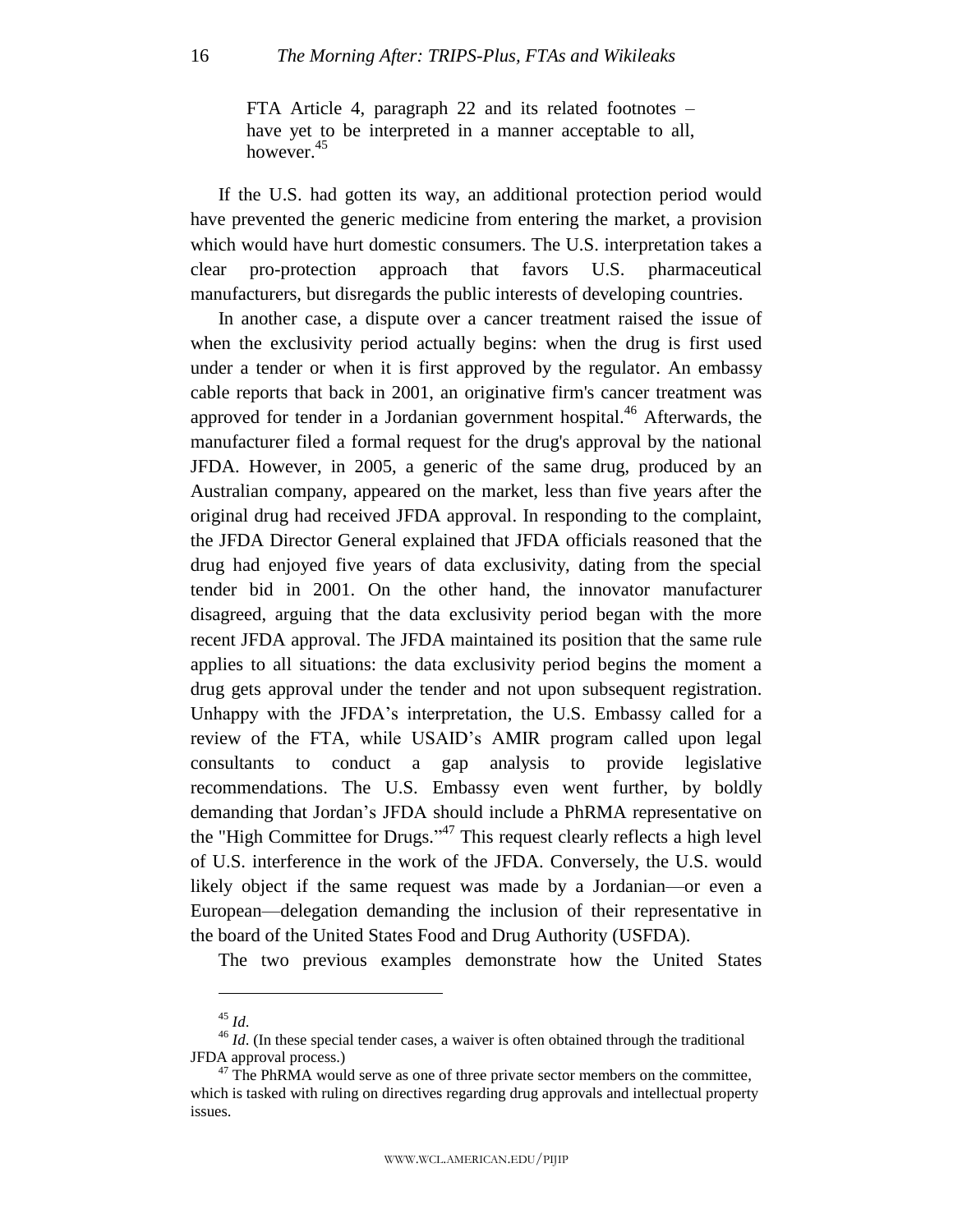attempted to broadly interpret FTA provisions and to influence the decisions of public health authorities in Jordan, so as to grant longer protection periods of data exclusivity to pharmaceutical innovators. It also shows how U.S. authorities tried to influence the process of granting approvals to generic medicines, in accordance with PhRMA's interpretation. However, the FTA itself does not contain any provisions which obligate Jordan to interpret the agreement in line with the US' position. 48

Empirical research also supports the argument that data exclusivity protection measures had negative effects on public health in Jordan. In 2007, Oxfam International published a study on the U.S.-Jordan FTA. This study was one of the earliest that analyzed the impact of FTAs upon public health and access to medicines in developing countries.<sup>49</sup> The findings of the study were alarming; they explicitly stated that the U.S.-Jordan FTA had a negative impact on access to medicines, finding that: $50$ 

- TRIPS-plus rules, particularly data exclusivity, independently prevented generic competition for 79 per cent of medicines launched by 21 multinational pharmaceutical companies since 2001.
- Additional expenditures for medicines with no generic competitor, as a result of enforcement of data exclusivity, were between \$6.3m and \$22.04m.

In addition to the issue of data exclusivity, the U.S.-Jordan FTA also included references to the protection of "new use."<sup>51</sup> New use protection aims at enabling new uses of known substances, by issuing a patent on the new use(s). Therefore, if a certain drug was found to work in another field, in which it was not protected, an additional period of patent protection could be awarded for an already known and registered drug, thereby extending the patent protection term substantially. This process is referred to as "evergreening."

Once again, the cables evidence how the U.S. attempted to widely interpret TRIPS-Plus provisions related to "new use," as stipulated under the U.S.-Jordan FTA. In one dispute, a drug used as an anti-asthma therapy came onto the market in 2005, but new chemical data trials showed that the drug was also effective for those patients exhibiting both asthma and coexisting allergic rhinitis. The JFDA approved the drug for the "new use,"

<sup>48</sup> For more on impact, see El Said, *supra* note 30 and UNDP, *supra* note 39.

<sup>49</sup> *All costs, no benefits: how TRIPS-plus intellectual property rules in the US–Jordan FTA affect access to medicines*, OXFAM BRIEFING NOTE (Oxfam Int'l, Oxford), Mar. 2007.

 $50^{\circ}$ *Id.* 

<sup>51</sup> *See* U.S.-Jordan FTA, *supra* note 5, at Art. 4.22 N.10.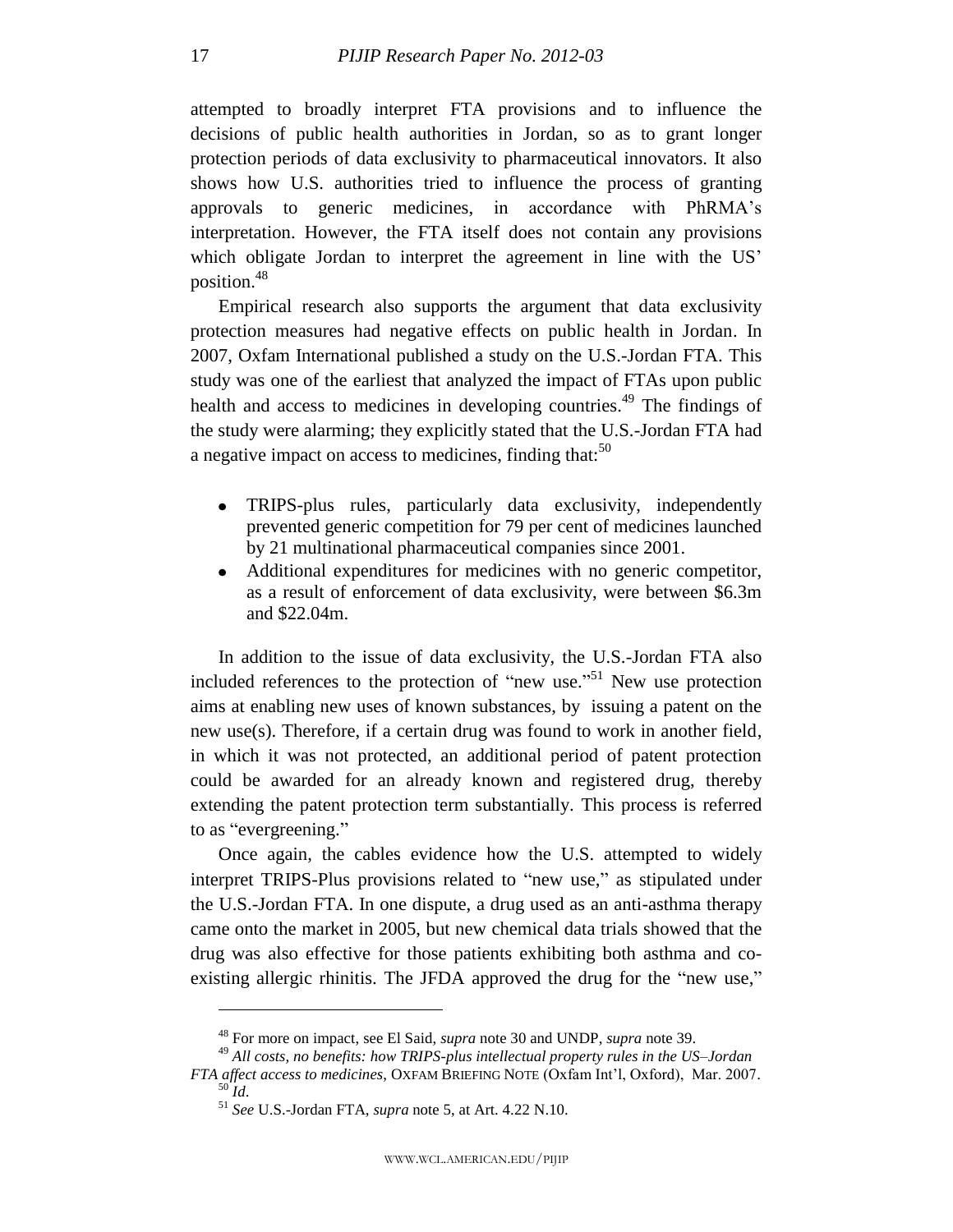but not for a "new indication," as U.S. representatives called for. The JFDA justified its position by claiming that the "gray area of overlapping uses" does not permit a distinction," and argued that it was therefore unwilling to grant an additional three years of exclusivity protection.<sup>52</sup> The JFDA's reasoning supported domestic public interest considerations.

The cables revealed PhRMA's outrage on this issue; in PhRMA's view, when a product was approved for a "new use," the period of data exclusivity should be expanded from five to eight years, at minimum, for that "new use."<sup>53</sup> The cable states that "after the innovator appealed, and when [embassy officials] highlighted the appeal for the JFDA [Director General], it appears the JFDA will be taking a second, harder look at what 'protection' means."<sup>54</sup> It was not clear how the JFDA handled the issue of "new use" following the appeal.

Scrutinizing the cables, a sense of frustration on the part the U.S. officials is evident, as a result of JFDA's reluctant approach to award additional TRIPS-Plus protection to drug manufacturers. This frustration is apparent despite the fact that the JFDA's position was influenced by domestic public health considerations. The cables further demonstrate U.S. dissatisfaction with the JFDA's drug approval process. One cable states that ―[a]dding to manufacturer's concerns, the JFDA includes an extra layer of safety to its drug approval process by requiring that a drug be on the open market in one of seven countries with high safety standards for a full year before it can receive a formal approval in Jordan."<sup>55</sup> The cable unearths complaints about this strict requirement and the fact that the JFDA's drug approval process may last up for a period of six months, stating that "PhRMA companies deem this a technical barrier to market access."<sup>56</sup> The U.S. position is tenuous, as the TRIPS Agreement and the U.S.-Jordan FTA do not contain any obligations for Jordan in this area, but rather leave space for Jordan to set policy in line with its national legal framework and administrative procedures.

Dissatisfied that its discussions with the JFDA were largely fruitless, it was time for the U.S. to widen the scope of the debate and engage other national players in the discussion. The U.S. decided that the next step would be to engage the Ministry of Industry and Trade in these discussions, bypassing the Ministry of Health altogether. It was time to bring the FTA's

<sup>52</sup> U.S. Embassy, Cable 05AMMAN9748, Jordan's IPS Challenges and Solutions: Part III- Pharmaceuticals Pose Frontier IPR Issues (Dec. 19, 2005).

<sup>53</sup> *Id*.

<sup>54</sup> *Id*.

<sup>55</sup> *Id*.

<sup>56</sup> *Id*.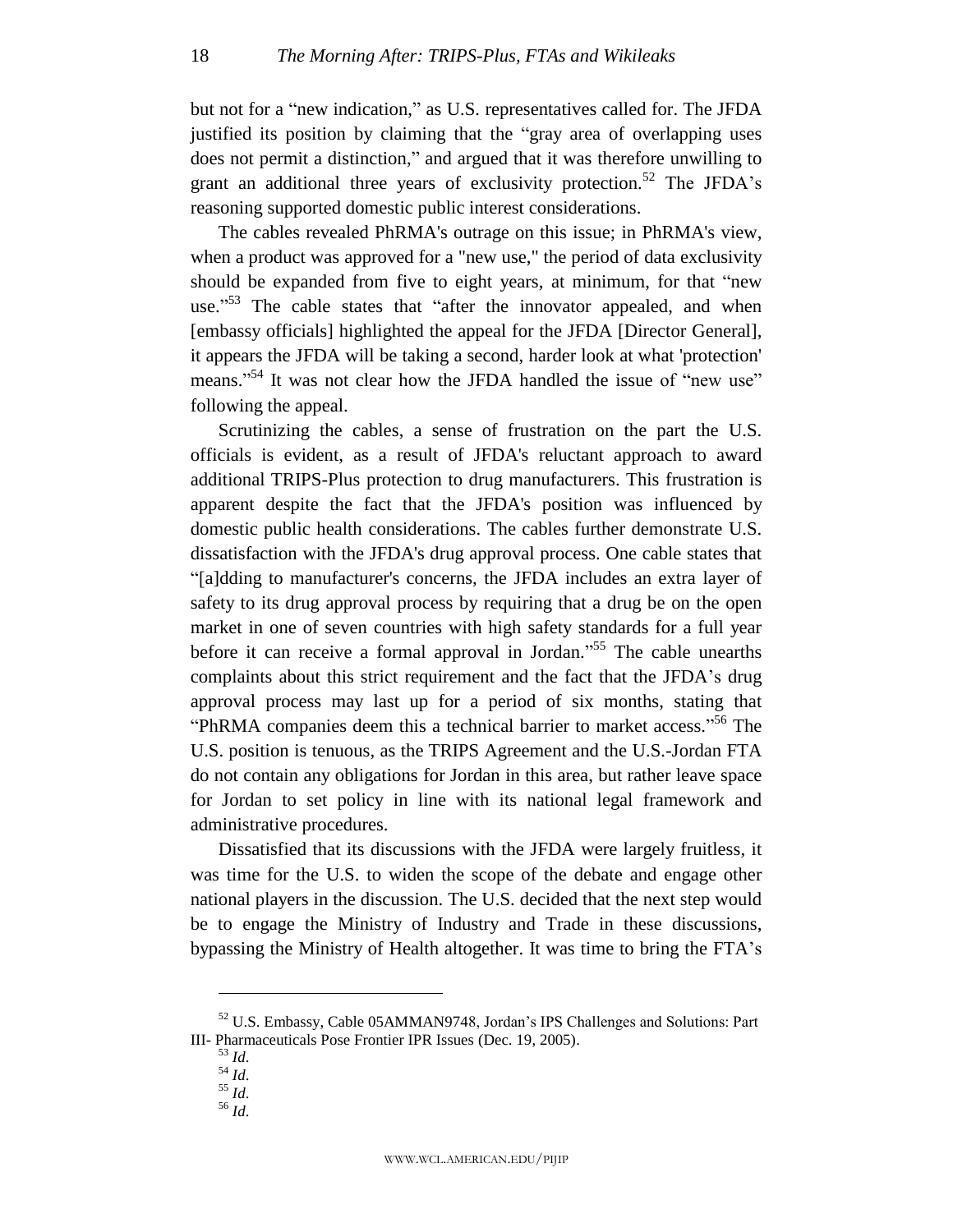most powerful card to the table.

Through several exchanges between the U.S. embassy, the JFDA, and the Ministry of Industry and Trade, the U.S. demanded that the government of Jordan abide "scrupulously" by its FTA commitments regarding pharmaceuticals protection.<sup>57</sup> Accordingly, it would be imperative that more bilateral consultation be established, in order to implement the obligations of the FTA. The cable further explains that the USAID's AMIR program had already called upon legal consultants to conduct a gap analysis, to study whether relevant legislation might be lacking in the country. As mentioned, the Embassy went even further, by boldly asking the JFDA to include a PhRMA representative on the High Committee for Drugs. Additionally, the cable reports that the U.S. requested that the Ministry of Industry and Trade—which seems to have been more receptive to U.S. demands—should also have a member on the High Committee of Drugs.<sup>58</sup> Moreover, following one of the joint meetings attended by the Minister of Industry and Trade, the JFDA Director General, and U.S. embassy representatives, the Minister of Industry and Trade told U.S. representatives that Jordan wished to be consistent with "international best practices and adhere to the FTA."<sup>59</sup> The cable further reports that the Minister assured the representatives Jordan would rectify the situation if such was not in line with its FTA obligations. <sup>60</sup> This reference reflects a questionable position, taking into consideration that the notion of a uniform "international best practices" does not exist in this particular area, where countries typically exercise considerable discretion. In any case, the cable went further, reporting that the government of Jordan had invited the U.S. government to provide its own "position papers outlining any concerns" about the "international best practices."<sup>61</sup> The cables did not reveal what the U.S. advice in relation to this request was.

The U.S. has often proclaimed that these FTAs (containing strengthened intellectual property rules of a TRIPS-Plus nature) would facilitate and encourage technology transfer and increase foreign direct investment (FDI) flows to its partner FTA states,  $62$  a claim which is, unfortunately, echoed by

 $\overline{a}$ 

<sup>60</sup> *Id*.

<sup>61</sup> *Id*.

<sup>57</sup> *Id.*

<sup>58</sup> *Id*.  $59 \overline{Id}$ .

 $62$  For example, the USTR on its website states that 'The United States-Jordan FTA has expanded the trade relationship by reducing barriers for services, providing cutting-edge protection for intellectual property, ensuring regulatory transparency, and requiring effective labor and environmental enforcement'. http://www.ustr.gov/tradeagreements/free-trade-agreements/jordan-fta.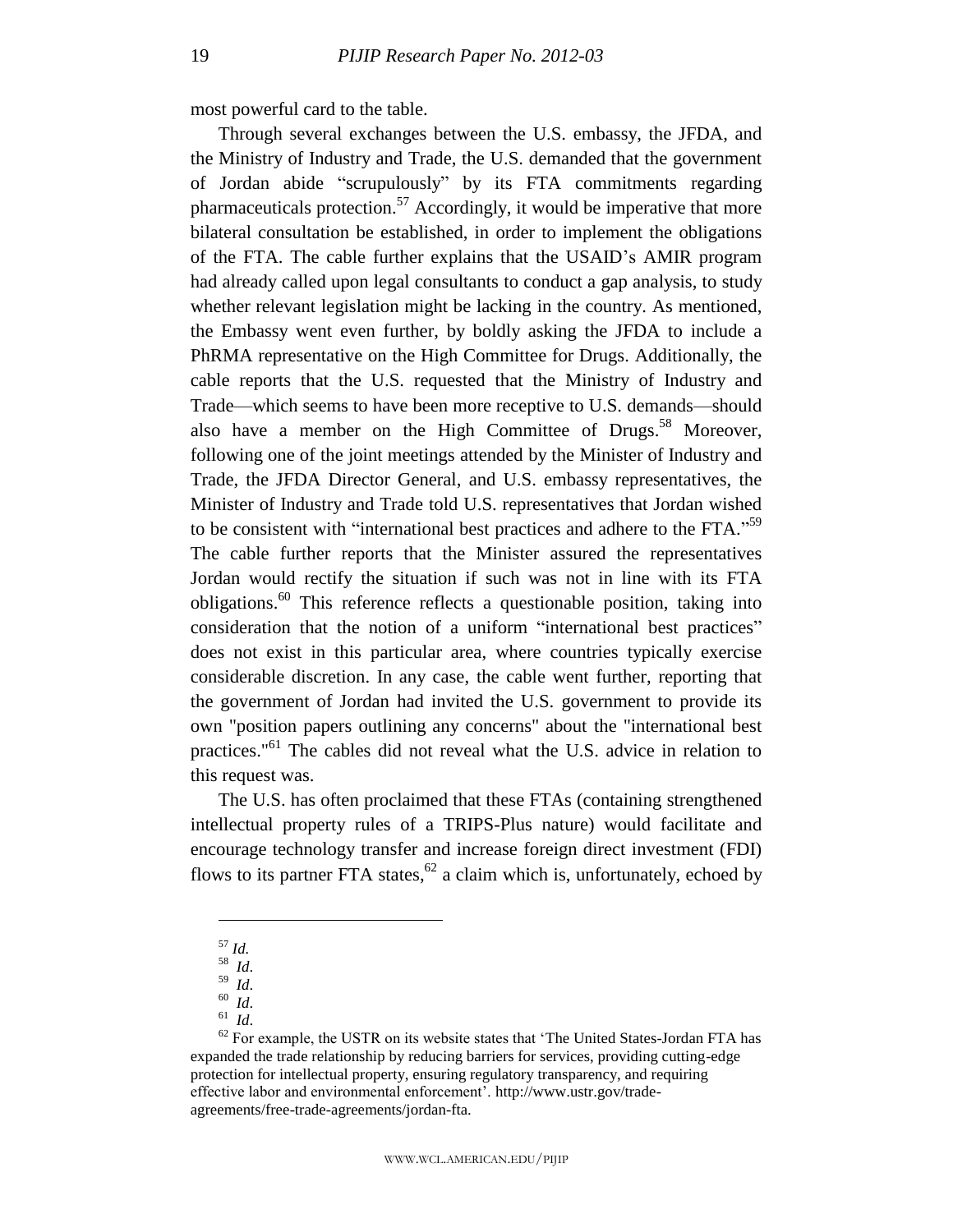many uninformed national politicians.<sup>63</sup> For instance, a report published in 2004 by the International Intellectual Property Institute (IIPI) in partnership with the AMIR program claimed that stronger intellectual property protections area is helping to transform Jordan into the leading knowledge economy in the region and that Jordan's pharmaceutical sector has actually benefited from the strengthening of its intellectual property regime. The report also claims that there is a growing multinational presence, medical tourism has taken on new importance, and the number of clinical trials in the country has multiplied. The study continues by stating that intellectual property reforms in Jordan have motivated local industry to cultivate a great deal of "business activity that is intellectual property-intensive and high value-added."<sup>64</sup>

Once again, emerging evidence contradicts these claims. In its 2007 Study on the U.S.-Jordan FTA, Oxfam International published the following findings:<sup>65</sup>

- There has been nearly no FDI by foreign drug companies in Jordan  $\bullet$ since 2001 to synthesize or manufacture medicines in partnership with local generics companies, and this has harmed public health. The only FDI into Jordan by foreign drug companies has been to expand scientific offices, which use aggressive sales tactics to ensure that expensive patented medicines are used in lieu of inexpensive generics.
- Stricter intellectual property rules have not encouraged companies in Jordan to engage in R&D for medicines since the passage of the FTA, thus these companies have not developed any new medicines.

<sup>&</sup>lt;sup>63</sup> Nesheiwat states that 'Jordanian officials, most notably the under-secretary for Industry and Trade, consistently cite the adoption of modern intellectual property laws in Jordan as a prerequisite for foreign direct investment inflows into the Jordanian economy'. Ferris K. Nesheiwat, *The Adoption of Intellectual Property Standards beyond TRIPS - Is It a Misguided Legal and Economic Obsession by Developing Countries*, 32 Loy. L.A. Int'l & Comp. L. Rev. 361 (2010), (316-391), at 366. Furthermore, a recent Study found that in relation to trademark protection, 'Judges in Jordan explained that TRIPS-Plus is helpful because it raises awareness of and respect for IPR among the domestic population and provides foreign investors with greater comfort in doing business in the country. The enforcement provisions of the FTA also provided additional flexibility that judges could use when meting out penalties and sentences, and there were many technical assistance training sessions and workshops that reportedly would not have happened without the FTA'. See Alexander W. Koff, Laura M. Baughman, Joseph F. Francois, Christine A. McDaniel, Study on the Economic Impact of "TRIPS-Plus" Free Trade Agreements, study by International Intellectual Property Institute (IIPI) and the United States Patent and Trademark Office (USPTO). 2011, available at

http://www.tradepartnership.com/pdf\_files/IIPI%20TRIPS-Plus%20Study.pdf, at p 29.

<sup>64</sup> *See* MICHAEL RYAN AND JILLIAN SHANEBROOK, ESTABLISHING GLOBALLY-COMPETITIVE PHARMACEUTICAL AND BIO-MEDICAL TECHNOLOGY INDUSTRIES IN JORDAN: ASSESSMENT OF BUSINESS STRATEGIES AND THE ENABLING ENVIRONMENT 24 (2004).

<sup>65</sup> Oxfam Int'l, *supra* note 50, at 2-3.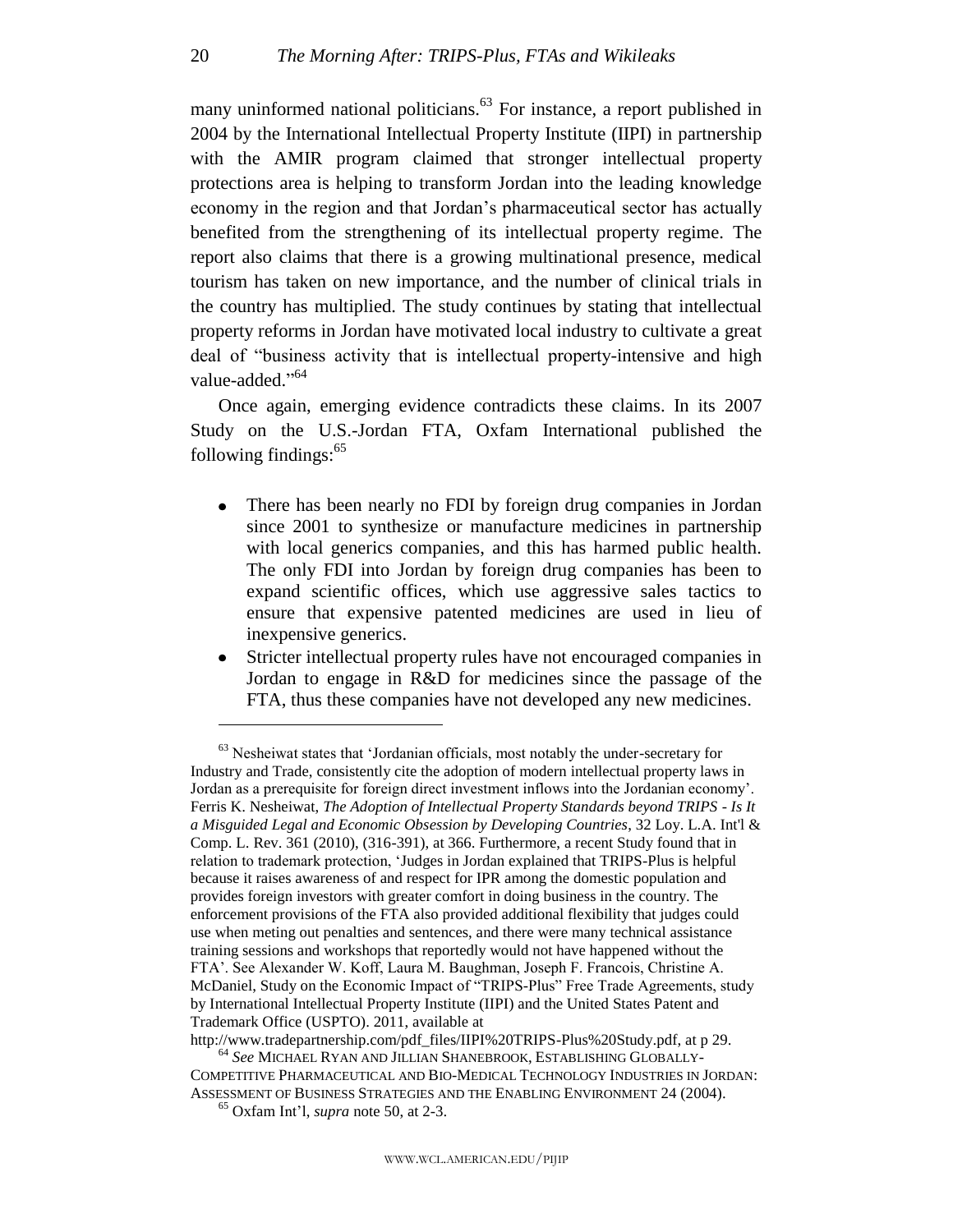• The number of new products launched in Jordan is only a fraction of the new products launched in the U.S. and the E.U. Many new medicines launched in Jordan are exorbitantly priced and unaffordable for ordinary people. Few or no units of these recently launched medicines have actually been purchased on the local market.

Others have reached similar conclusions in studying the impact of expanding intellectual property protection in Jordan. Nesheiwat, for instance, states that "there is little, if any, relationship between FDI and intellectual property standards, and ... numbers constantly used to prop up such a connection for Jordan are misused and cartoon-like in their simplicity."<sup>66</sup>

Similar findings were reiterated by U.S. Embassy cables themselves. A 2008 cable explains that the withdrawal of the multinational pharmaceutical giant Bristol Mayers Squibb (BMS) from the Jordanian market had, in fact, caused anxiety in the country.<sup>67</sup> This came following a statement made by BMS Vice President that the company was about to close down its Jordanian sales operations, and that its products would no longer be available for sale in the country. This step was "part of a larger corporate strategy;" it was reported by the BMS Vice President that this had nothing to do with the "local political situation, the security situation, the ease/difficulty of doing business, nor Jordan's intellectual property rights (IPR) record.<sup> $.68$ </sup> The cable added that the decision was met with "serious concerns and confusion" by Jordanian businessmen, doctors, and government officials.<sup>69</sup> Furthermore, officials were concerned that this move, which placed Jordan alongside countries such as Syria, Sudan and Yemen (the other countries included in BMS's withdrawal decision), would send a negative signal about Jordan's business environment and would also limit the availability of cancer drugs to its nationals. Innumerable calls were made by Jordanian government officials to the regional representative of PhRMA, arguing that Jordan's "efforts to improve IPR and the attractiveness of the market are wasted if companies pull-out."<sup>70</sup> Despite Jordan's commitment to provide higher levels of intellectual property protection, the government was unable to persuade BMS to change its decision to close down its operations. Evidently, higher intellectual property

<sup>66</sup> Nesheiwat, *supra* note 64, at 364.

<sup>67</sup> U.S. Embassy, Cable 08AMMAN3017, US Pharmaceutical Company Pulling out of Jordan creates Anxiety and New Opportunities (Nov. 5, 2008).

<sup>68</sup> *Id*.  $69$   $\overline{1}d$ .

<sup>70</sup> *Id*.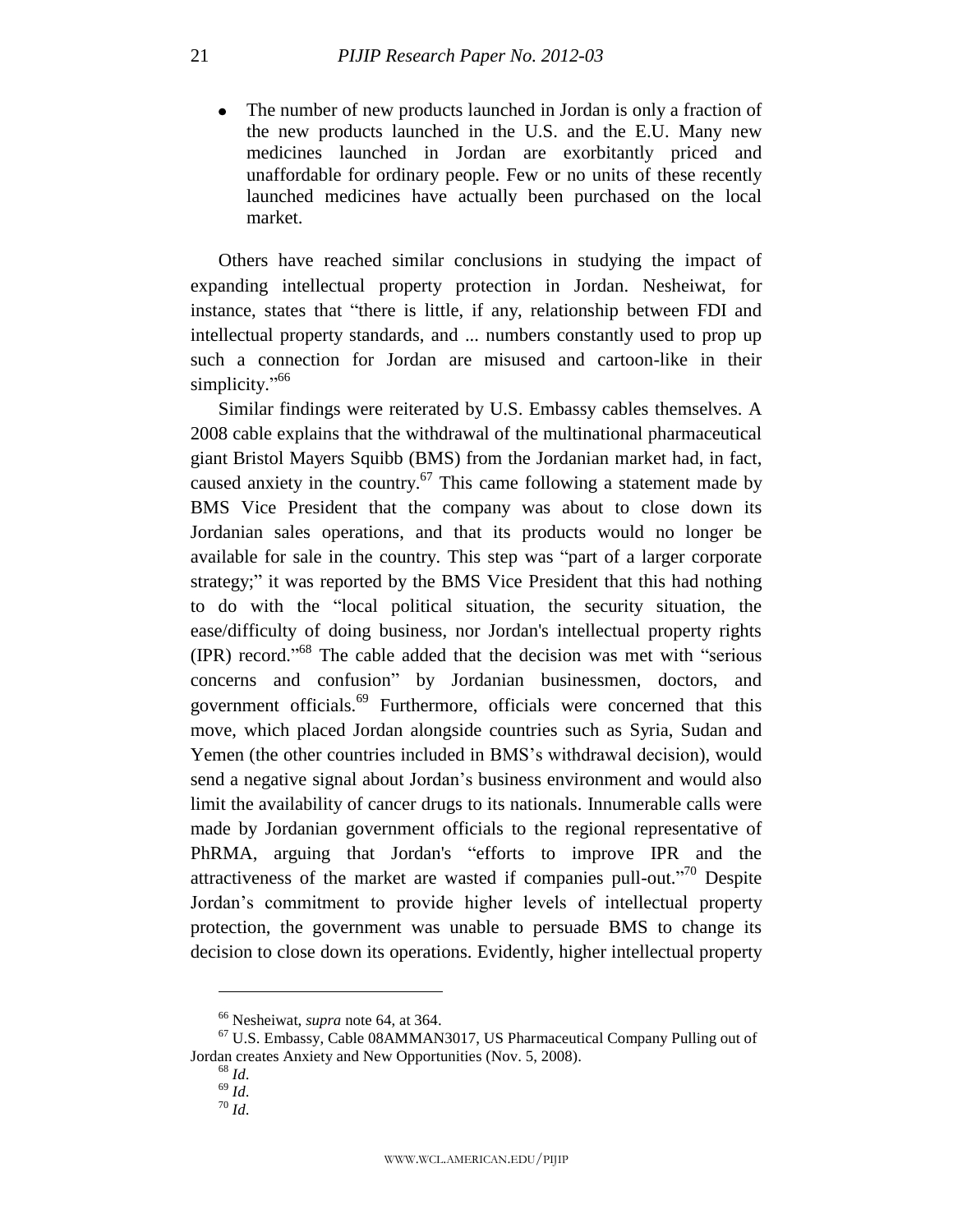levels had no positive impact on the company's decision. PhRMA was in no mood to ride against the tide of an American firm and defend Jordan's interests.

The example cited above clearly demonstrates that even with an FTA containing TRIPS-Plus protection regime, there are no guarantees that powerful countries will seek to encourage their MNEs to invest in developing-country partners, or even to preserve and sustain the level of investments that had already been established prior to the signing of the FTA.

As this section reveals, the U.S. utilized various techniques in pushing its TRIPS-Plus agenda, engaging a broad range of Jordanian partners in the process. But an important question arises: what lessons did the U.S. lean from its FTA experience with Jordan?

In order to avoid any misinterpretation following the implementation of an FTA, the United States revised its standard intellectual property provisions for FTAs. Subsequent FTAs included more detailed and comprehensive chapters dealing with intellectual property protection than the chapter included under the U.S.-Jordan FTA. For example, while the U.S.-Jordan FTA included only five pages dedicated to intellectual property protection, the U.S.-Oman and U.S.-Bahrain FTAs signed subsequently each included twenty five pages of intellectual property commitments.<sup>71</sup> Despite the negative effects stemming from intellectual property measures within its own FTA, one might argue that Jordan was blessed to be the first country to sign an FTA with the U.S.

#### VI. AN UNFINISHED AGENDA? THE MORE THE MERRIER

<span id="page-22-0"></span>The agencies and groups representing U.S. interests operate through an organized agenda that requires collaboration and coordination of their efforts. The process often follows a clear and defined pattern, summarized as follows. First, the U.S. embassy staff, in collaboration with multinational companies, identifies an issue of interest (either a problem of current concern to U.S. industry groups or the need for a legislative reform in the host country). Then discussions are initiated with several local agencies and authorities. This process often includes engagement through the provision of advice, propositions for reform, and—depending on the nature of the issue concerned—the use of stick and carrot techniques if needed.

The following example demonstrates this process, by describing how

<sup>71</sup> Mohammed El Said, *Surpassing Checks, Overriding Balances and Diminishing Flexibilities: FTA-IPRs Plus Bilateral Trade Agreements – From Jordan To Oman*, 8 J. WORLD INV. & TRADE 243 (2007).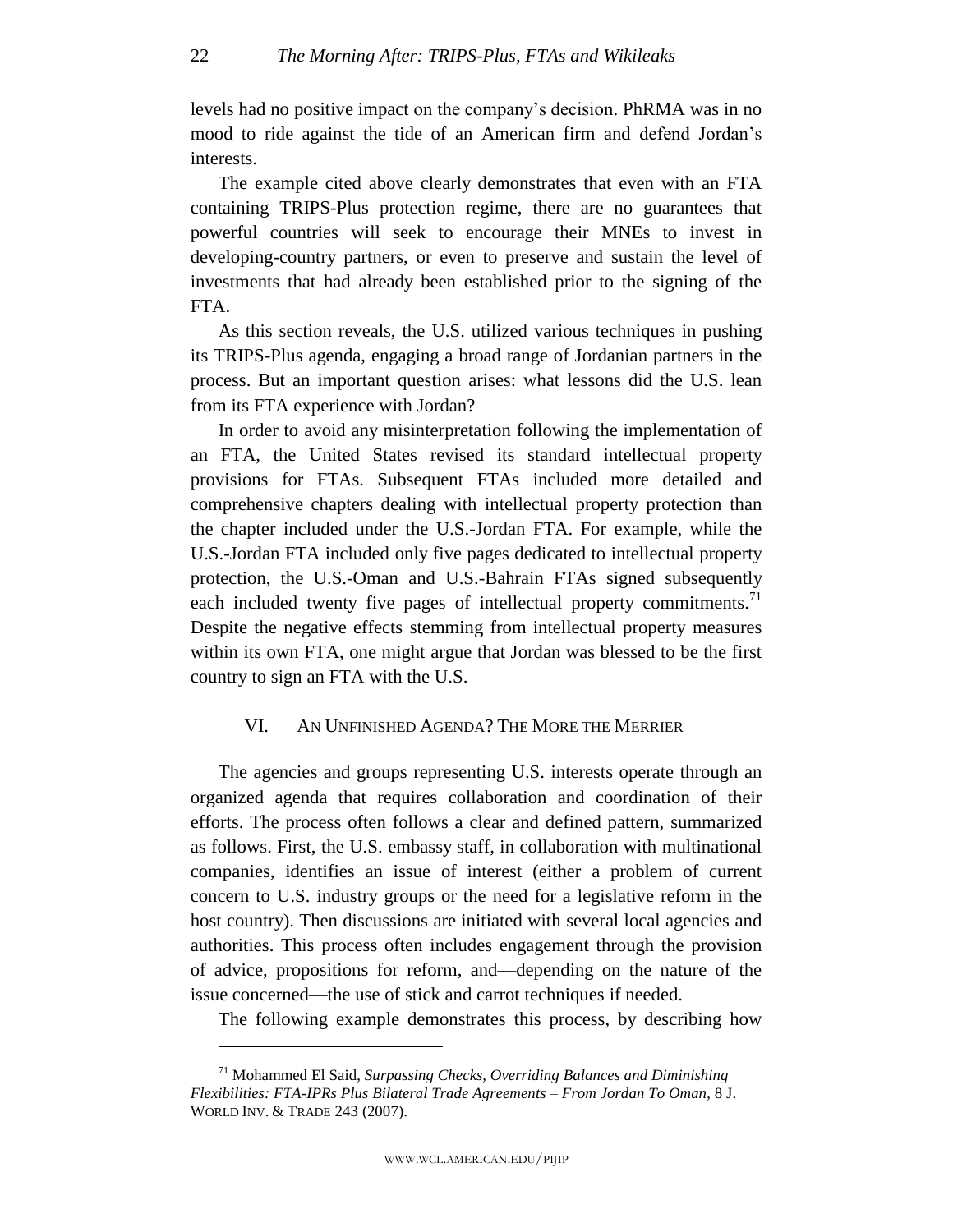U.S. industry groups attempted to achieve their objectives in advocating TRIPS-Plus standards in the area of copyright protection and enforcement in Jordan.

In one of the cables dating back to 2003, a U.S. Embassy official reported that meetings with a number of Jordanian officials took place to discuss a complaint related to the importation of pirated software from Syria into the country.<sup>72</sup> The complaint was initiated in 2002 by Electronic Arts (a U.S. entertainment software developer) and was subsequently brought to the attention of the USPTO and the U.S. Embassy in Jordan by the IIPA. The main claim, according to the cable, was that Jordanian customs authorities had been releasing unauthorized copies of Electronic Arts' software, which was imported from Syria, into the local market, without first seeking the opinion of the National Library (the entity responsible for copyright enforcement in Jordan). Electronic Arts asserted that Jordanian customs had instead relied on approvals from the Ministry of Information's "Censorship Office," which has no copyright enforcement authority, as the basis for releasing the pirated goods.<sup>73</sup>

Although the initial assessment put forth in the U.S. Embassy cable explains that the cause of this infraction was a "communications breakdown" within Jordan's piracy interdiction system,"<sup>74</sup> the cable reassuringly explains that such was not "a willful attempt to circumvent the existing IPR protection regime" in the country.<sup>75</sup> The cable further states that ―[n]evertheless, our interviews have highlighted gaps in the current system that we hope to begin addressing through increased training and retooling of the procedural and legislative framework for IPR protection in Jordan."<sup>76</sup> Taking advantage of the presence of a high-level Jordanian delegation in Washington for a concurrent economic meeting, the USPTO took it upon itself to raise the complaint to the Jordanian Industry and Trade Minister, who in turn promised to review the complaint upon his return to the country. Subsequent meetings took place, which followed up on the complaint and relayed U.S. concerns about Jordan's intellectual property regime. These meetings included representatives from the Ministry of Industry and Trade, the Customs Directorate, the Amman Customs House, the Jaber Border Crossing with Syria, the National Library, and the

*<sup>72</sup>* U.S. Embassy, Cable 03AMMAN1233, Engaging the GOJ on IPR Complaint from Electronic Arts (Mar. 3, 2003).

<sup>&</sup>lt;sup>73</sup> *Id*. Notably, this represents clear interference in the country's national administrative framework, which is not related to intellectual property enforcement and not part of Jordan's obligations under the TRIPS Agreement or the US-Jordan FTA.

<sup>74</sup> *Id*.  $75$   $\frac{1}{10}$ .

 $^{76}$  *Id.*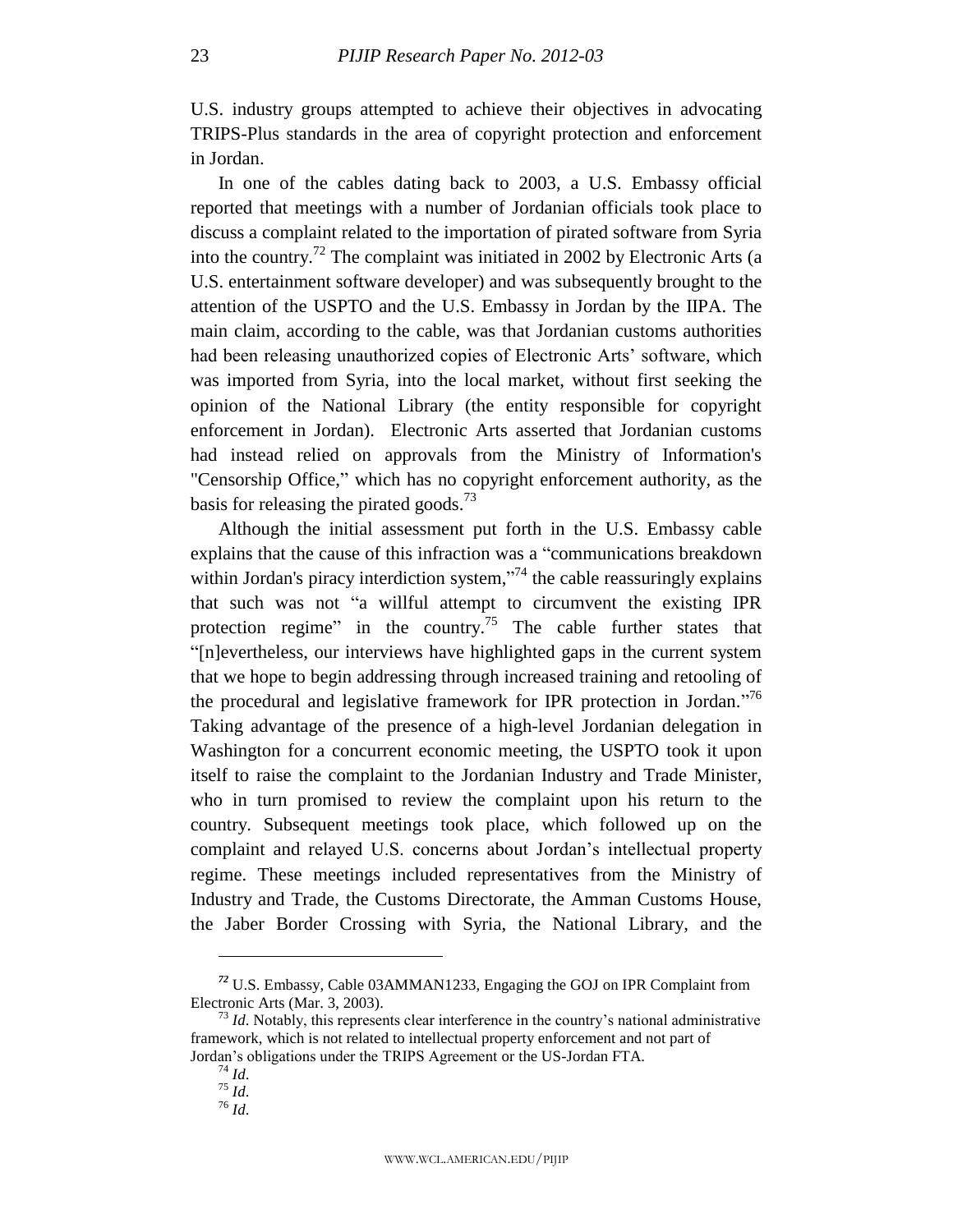Censorship Office. Ultimately, the Amman Customs House admitted that such activity did take place in the past, due to a lack of coordination amongst concerned agencies, but assured the U.S. Embassy official that this would not be a problem in the future.<sup>77</sup> Finally, the cable states that the U.S. Embassy was considering a request for provision of additional training for line officers at border points on intellectual property issues. The cable called for a review of current intellectual property legislation and suggested that new mechanisms were needed to ensure better coordination between the concerned public authorities to enhance the National Library's ability to initiate enforcement and confiscation actions. The majority of prescribed measures are classified as TRIPS-Plus in their nature.

This, however, was not the end of the story. Subsequent cables show a high level of persistence and determination in U.S. efforts to enforce its intellectual property related demands. As Jordan was expected to comply with its TRIPS-Plus FTA obligations, shortly after the signing of the FTA, an opportunity arose. To ensure full compliance, the United States tied intellectual property legislative (including copyright) reform to its promise of much needed financial and economic assistance. Accordingly, amendments to the national copyright legislation were reviewed, as part of the USAID-sponsored ''conditions precedent.' This exercise was tied to aidrelated cash transfers, making it clear that it is only when legislative changes were undertaken would economic assistance be provided.<sup>78</sup> As a result, on March 31, 2005, a new FTA-compliant copyright law containing several TRIPS-Plus conditions was published in the official gazette.

One would think that the amendment to the copyright law would suffice, thereby bringing the issue to an end. Unfortunately, this was not the case. The cables, once again, reveal ongoing monitoring and surveillance, aimed towards ensuring a high level of enforcement and compliance with the new copyright law. In addition, the cables identified other weak enforcement procedures and measures which, from the U.S. point of view, required reform. In 2005, the U.S. embassy in Amman reported that ―[w]ithin days of the [copyright] law's publication, the enforcement unit based in the National Library conducted raids on 40 to 50 shops along Amman's Garden Street."<sup>79</sup> The cable also stated that the raids were directed towards software piracy activities, in which pirated software was confiscated and infringers were referred for prosecution, in accordance with

<sup>77</sup> *Id*.

<sup>78</sup> U.S. Embassy, Cable 04AMMAN6508, Jordan IPR – Two Steps Forward, A Half Step Back (Mar. 8, 2004).

 $79$  U.S. Embassy, Cable 05AMMAN3171, IPR Enforcement Team Goes After Copyright Law Violators (Apr. 20, 2005).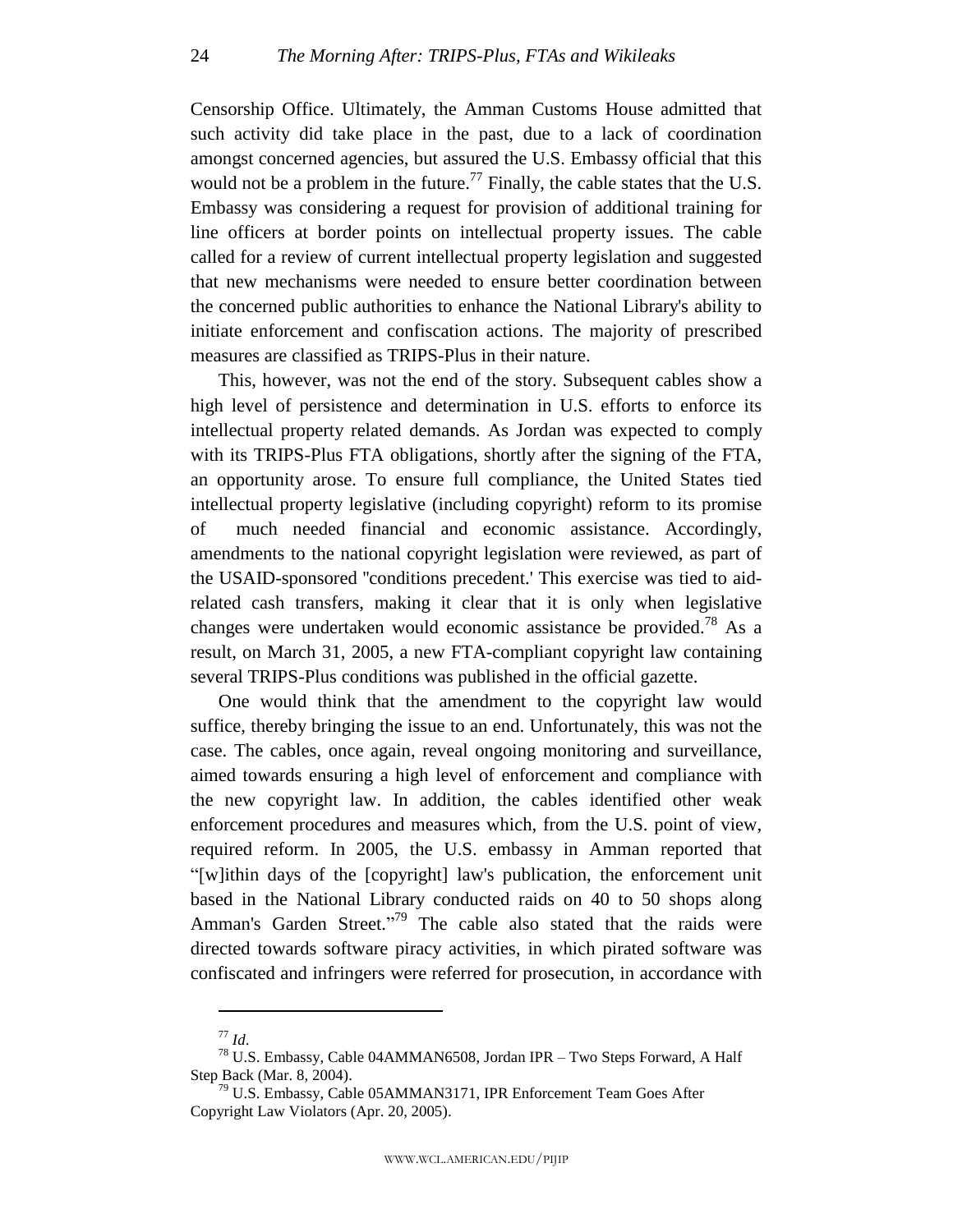the new copyright law. The cable affirmed a desire to ensure compliance and expressed fears about the weakness of penalties imposed upon infringers, stating that the U.S. "*will attempt to follow these cases through the courts to identify and report strengths or weaknesses of the enforcement*  system.<sup>80</sup> Interestingly, the same cable shows some frustration with the judiciary's lack of enthusiasm for laying down severe penalties against the infringers; it argued for the need to send a clearer message that "crime does" not pay."<sup>81</sup> As more awareness and training were needed to ensure proper enforcement, the National Library, with the assistance of USAID, was to launch a public campaign on intellectual property awareness and enforcement in the country. A key aim of the campaign would be to ―convince the judiciary to enforce the new penalties available under the Copyright Law." $82$  The cable clearly identified the judiciary as the next institution to be targeted in its quest for stricter intellectual property enforcement.

By observing global developments, it becomes evident that these national discussions were not isolated from those taking place internationally. In 2009, the IIPA submitted to the USTR a Special Mention report on Jordan, highlighting some of the main areas of concern (some of which were already included under the U.S.-Jordan FTA). These areas included:<sup>83</sup>

- Anti-Circumvention and Technological Protection Measures  $("TPMs"),$
- Appropriately Narrow Exceptions and Limitations.
- Compensatory Damages.
- Deterrent Statutory Maximum Fines.
- Seizure of Documentary Evidence.
- *Ex Officio* Enforcement Authority.
- Presumptions of Ownership and Subsistence of Copyright.
- Fixing Provision Allowing Alteration of Features in Seized Materials, Which Impinges on Exclusive Adaptation Right.
- Customs/Border Provisions.

Unsurprisingly, most of these issues, which were raised at the domestic level in Jordan, were discussed and later included in the highly

<sup>80</sup> *Id*., emphasis added.

 $^{81}\,$   $ld.$ 

<sup>82</sup> *Id*.

<sup>83</sup> INTERNATIONAL INTELLECTUAL PROPERTY ALLIANCE, 2009 SPECIAL 301 REPORT ON COPYRIGHT PROTECTION AND ENFORCEMENT (JORDAN) 385 (Feb. 17, 2009), *available at* http://www.iipa.com/rbc/2009/2009SPEC301JORDAN.pdf .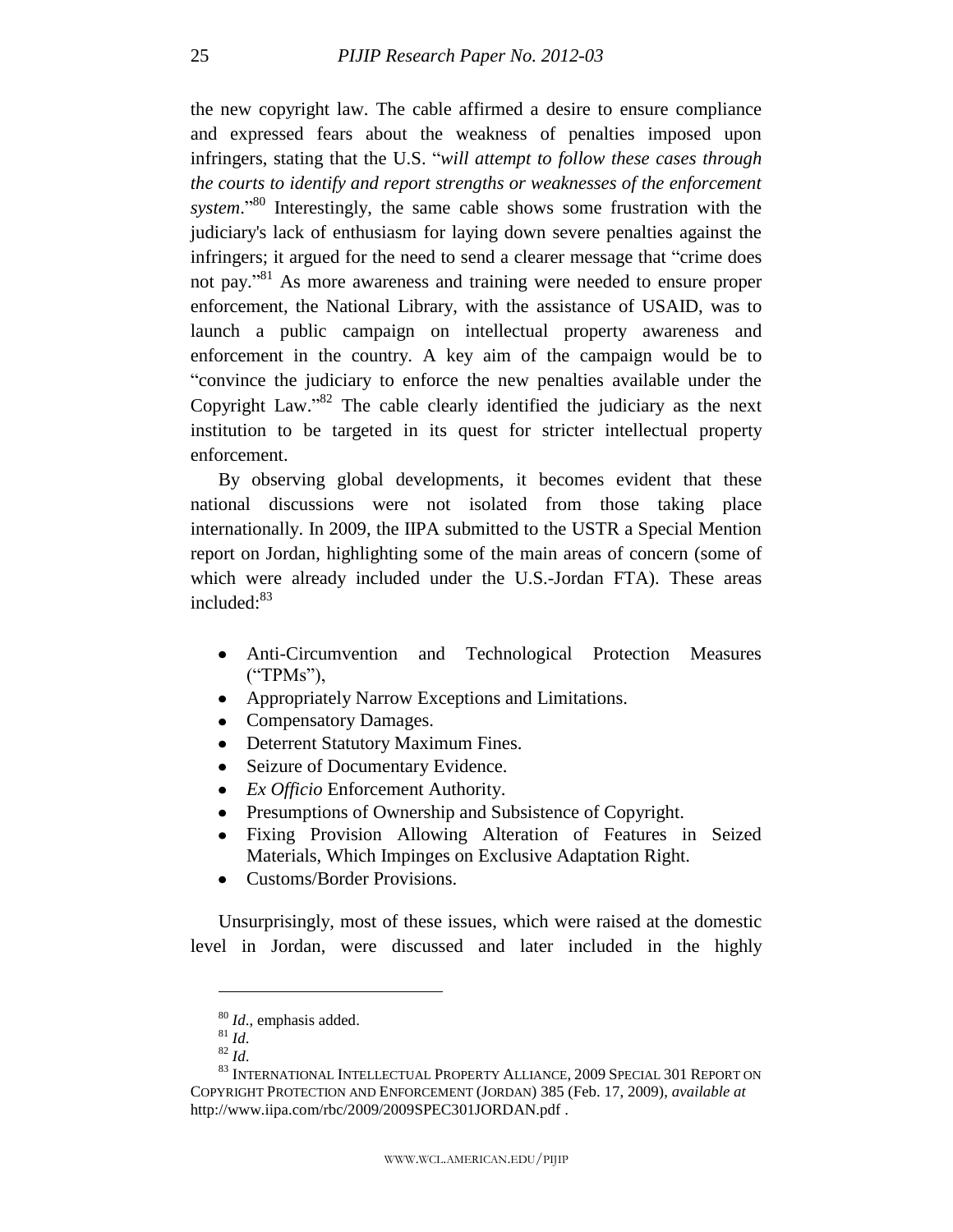<span id="page-26-0"></span>controversial Anti-Counterfeiting Trade Agreement (ACTA) in 2011.<sup>84</sup>

#### VII. OURS VS. THEIRS

One of the interesting insights the cables reveal is the relationship between the major players (mainly the E.U. and U.S.) and the processes by which each perceives and monitors the other's initiatives in developing countries. Although competing interests may dictate different strategies and approaches, both the E.U. and the U.S. are united in their vision for raising the levels of intellectual property protection globally, through various means including bilateral free trade and association agreements.<sup>85</sup>

Although Jordan signed an Association Agreement with the E.U. back in 1997, before inking an FTA with the U.S. in 2001, it took five years to get the E.U. agreement ratified. Quipping about such a slow process, a 2002 U.S. Embassy Cable highlights the slowness and weakness of the E.U. Association Agreement (AA), which contains mild intellectual property obligations in comparison to those in the U.S. FTAs. In the cable, U.S. officials brushed away fears about its impact, by stating that the E.U. Agreement "does little for Jordan's Economy" and that the long ratification process had, in fact, "frustrated Jordan and embarrassed the E.U. diplomats [t] here." $86$ 

At the same time, the cables highlight the U.S.'s real concern regarding the E.U.-Jordan AA: its fear of the E.U.'s attempt to bring Jordan and other partner countries in the region in line with the E.U.'s position on a number of global issues currently subject to international debate. These issues included labeling, Genetically Modified Organisms (GMO's), Sanitary Phytosanitary SPS measures, and other similar issues in the WTO. The cable concludes that the U.S. Embassy in Amman will "continue to monitor these efforts, and to work closely with the [Government of Jordan] to ensure it maintains its close partnership with the U.S. on central WTO issues." $87$ 

Once again, this example shows the close and detailed monitoring carried out by the U.S., with respect developing countries' interactions with

<sup>84</sup> For more on ACTA, see Margot E. Kaminski, *An Overview and the Evolution of the Anti-Counterfeiting Trade Agreement (ACTA)*, (Program on Info. Justice & Intell. Prop., Research Paper Series, no. 17, 2011), *available at*

http://digitalcommons.wcl.american.edu/research/17/; Peter Yu, ACTA and Its Complex Politics, 3 WIPO Journal 1 (2011).

<sup>85</sup> For more on the role of the E.U. in TRIPS-Plus agreements *see* Mohammed El Said, *The European TRIPS-Plus Model and the Arab World: From Cooperation to Association – A New Era in The Global IPRs Regulation,* 28 LIVERPOOL L. REV. 143 (2007).

<sup>86</sup> U.S. Embassy, Cable 02AMMAN2371, EU Association Agreement Does Little For Jordan's Economy (May 14, 2012).

 $^{87}$  *Id.*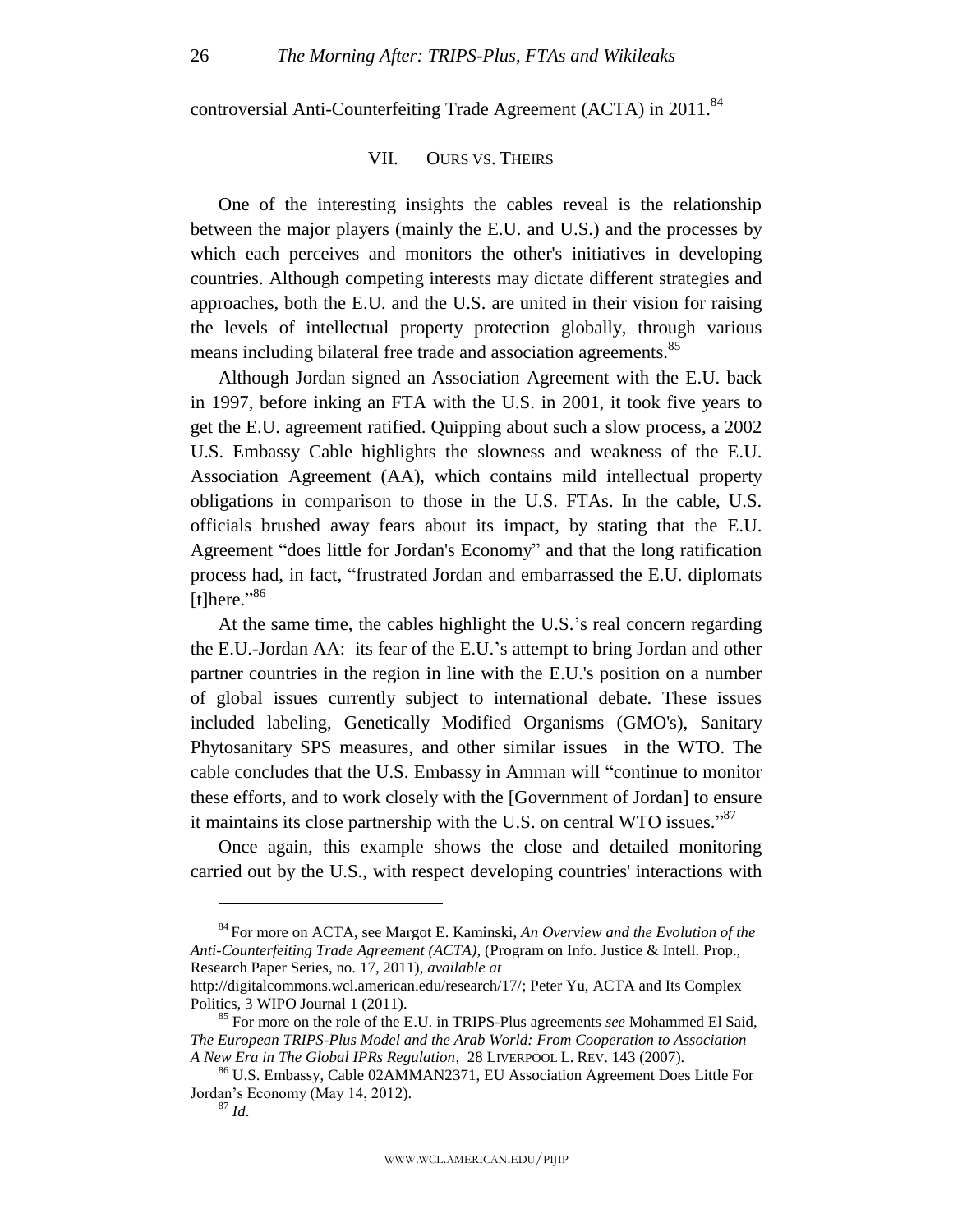other global players. It uncovers deliberate U.S. aspirations and efforts to restore the balance in its favor, thus preventing other major players from molding and influencing developing countries' position under the international framework.

#### VIII. THE FTAS CLUB

<span id="page-27-0"></span>The cables further uncover a global aspiration that the U.S. aims to achieve by linking its FTA partnerships. Accordingly, the U.S. is using its FTAs to form alliances and groups that would support its positions globally. This vision is not confined to the U.S.; the E.U. attempts to achieve a similar outcome in the Arab World through its Barcelona Process and the subsequent association agreements it has signed with a number of Arab States. However, the U.S. position is unique, as a result of the politics and techniques it adopts in order to achieve that goal.

Back in 2003, a U.S. Embassy cable reported that Singapore's Trade Minister had passed a letter to the King of Jordan during the World Economic Forum, hosted in Jordan, proposing an FTA between Jordan and Singapore.<sup>88</sup> Although an agreement of this nature would seem a natural progression of the relationship between both countries as a result of Singapore's historical good relations with the region and its Muslim community, one must take note of the U.S. role in steering the two countries towards a closer relationship. Notably, both countries had just signed an FTA with the U.S. Thus, the question arises as to where the idea of the Singapore-Jordan FTA originated.

The cable states that a senior Singaporean trade official had told Singapore's acting political and economic counsel that the Middle East is "an important region, but one where Singapore's economic engagement has been minimal."<sup>89</sup> The cable goes further, indicating that the idea of the Singapore-Jordan FTA had "initially been raised by then USTR Barshefsky, when the U.S. and Singapore were planning to use the U.S.-Jordan FTA as a model for the U.S.-Singapore FTA.<sup> $2004$ </sup> Shortly thereafter, in 2004, the Jordan-Singapore FTA was signed.

<sup>88</sup> U.S. Embassy, Cable 03AMMAN4185, Jordan/Singapore: US FTA Partners Link Up? (July 10, 2007).

 $89$  *Id.* <sup>90</sup> *Id*.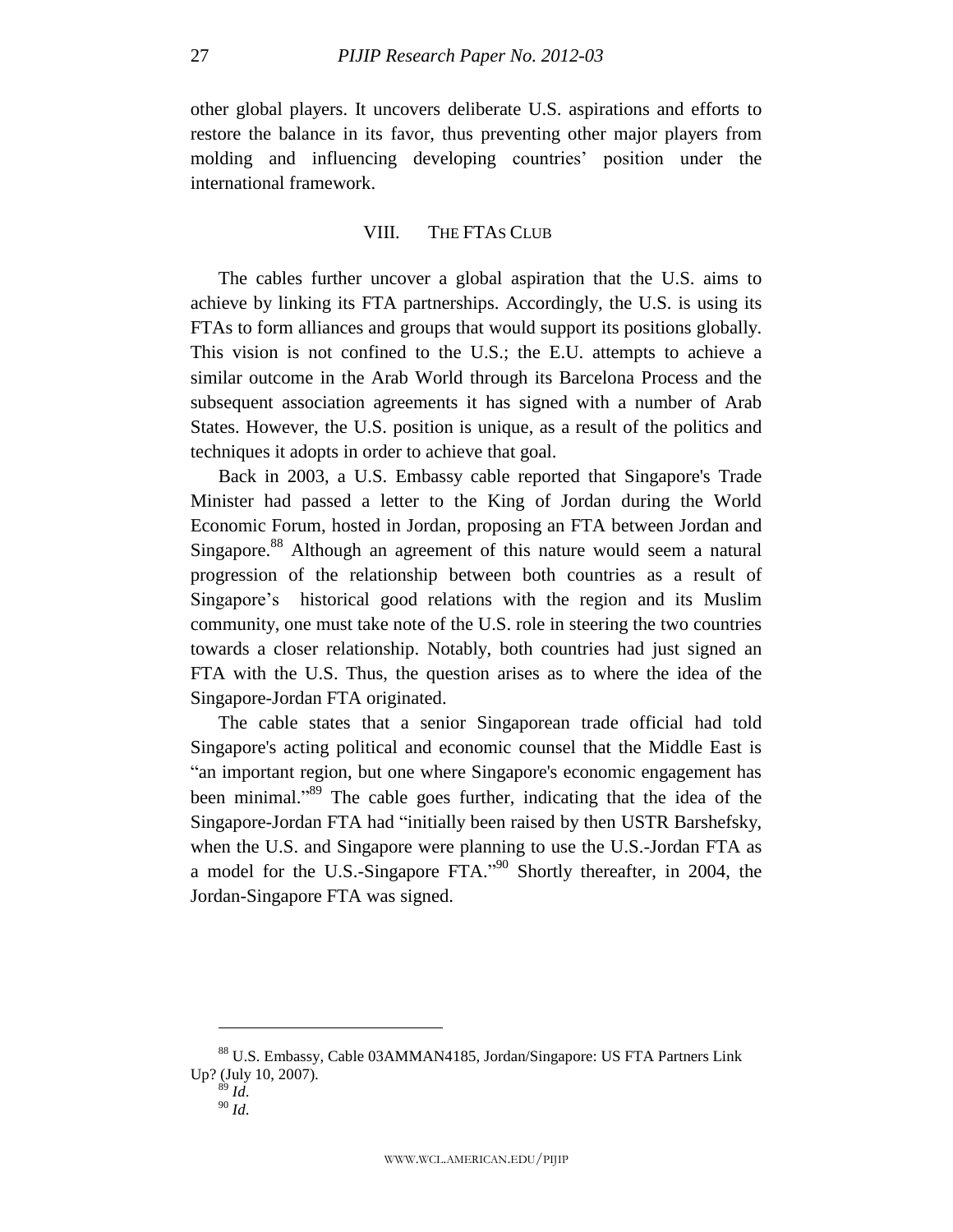#### IX. CONCLUSION

<span id="page-28-0"></span>The recent release of U.S. Department of State Cables provided us with a rare opportunity to view the back-door initiatives and discussions involved in shaping and regulating intellectual property between developed and developing countries through the use of FTAs. From the U.S. position, this represents a historical continuation of previous initiatives aimed towards raising the levels of intellectual property rights globally. These efforts have been carried out with little consideration for other countries' interests. Remarks made by President in Obama in 2010 suggest that this policy will continue with the same vigor in the near future:  $91$ 

What's more, we're going to aggressively protect our intellectual property. Our single greatest asset is the innovation and the ingenuity and creativity of the American people. It is essential to our prosperity and it will only become more so in this century. But it's only a competitive advantage if our companies know that someone else can't just steal that idea and duplicate it with cheaper inputs and labor. There's nothing wrong with other people using our technologies, we welcome it—we just want to make sure that it's licensed, and that American businesses are getting paid appropriately. That's why USTR [the United States Trade Representative] is using the full arsenal of tools available to crack down on practices that blatantly harm our businesses, and that includes negotiating proper protections and enforcing our existing agreements, and moving forward on new agreements, including the proposed Anti-Counterfeiting Trade Agreement.

It is unlikely that this aggressive trend related to intellectual property enforcement in developing countries will undergo significant change. On January 24, 2012, in his State of the Union Speech, President Obama promised additional measures and assured American industries of the U.S. position in protecting its interest, by stating:  $92$ 

<sup>91</sup> *See* President Barack Obama, Remarks by the President at the Export-Import Bank's Annual Conference (Mar. 11, 2010) (transcript available at http://www.whitehouse.gov/the-press-office/remarks-president-export-import-banksannual-conference).

 $92$  President Barack Obama, State of the Union Address As Prepared for Delivery, "An America Built to Last" (Jan. 24th, 2012) (transcript available at [http://www.theatlantic.com/politics/archive/2012/01/state-of-the-union-speech-full](http://www.theatlantic.com/politics/archive/2012/01/state-of-the-union-speech-full-text/251941/)[text/251941/\)](http://www.theatlantic.com/politics/archive/2012/01/state-of-the-union-speech-full-text/251941/).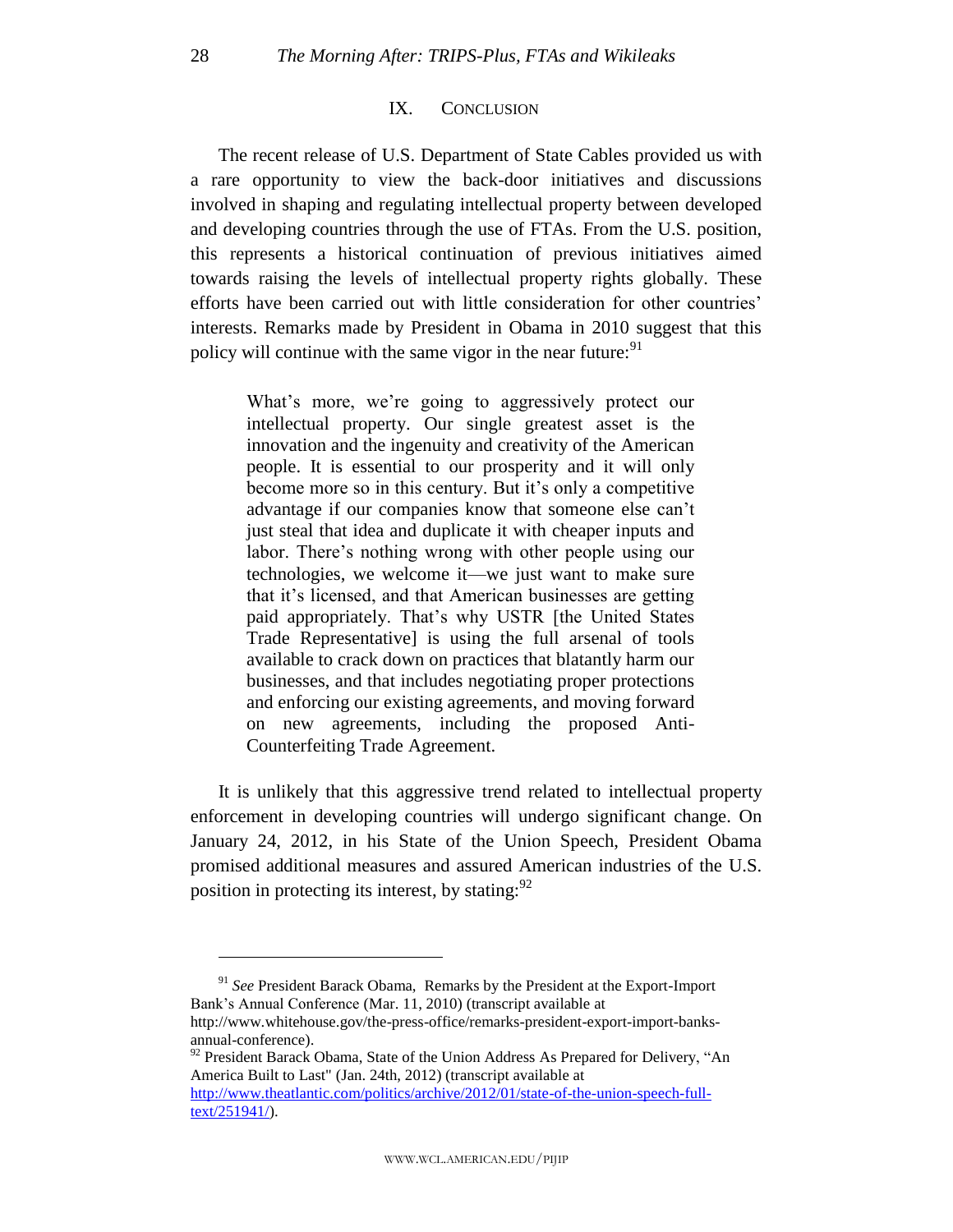It's not right when another country lets our movies, music, and software be pirated... Tonight, I'm announcing the creation of a Trade Enforcement Unit that will be charged with investigating unfair trade practices.... There will be more inspections to prevent counterfeit or unsafe goods from crossing our borders.

Indeed, one would question the prudence of this policy in the longrun.<sup>93</sup> However, this aggressive posture ignores the historical polices adopted by the U.S. during its transition to industrialization and innovation, which were heavily reliant on others' innovations. On the other hand, the U.S. position raises some questions about the prudence of this, for both the United States and the global community. As Sell explains:<sup>94</sup>

The United States' aggressive decades-long push to ratchet up intellectual property protections may come back to haunt it sooner than later. It is easy to imagine that in the not-too-distant future, US consumers will be paying more royalties to foreign rights holders. Pharmaceutical innovation virtually has come to a halt in the US, with many blockbuster drugs about to come off patent and very little new drugs in the pipeline. Many critics contend that the US patent system is choking off innovation with strategic patenting, patent thickets, and overly broad claims. Numerous in-depth critiques of the US patent system have raised profound questions about the wisdom of exporting our broken and dysfunctional system.

On the other hand, the recent developments—or revolutions—taking place in the Arab World, witnessed in the emergence of the "Arab Spring," are changing how governments are responding to their citizens' aspirations. At the heart of these revolutions lies the call for a more balanced, participatory, and transparent national decision-making process. Careful consideration of the public interest is fundamental for successful decisionmaking and policy-setting. One is hopeful that the regulation of intellectual property at the national levels is no exception.

Though often referred to as an "oasis of calm" in a turbulent region,  $95$ 

 $93$ There have been some recent calls within the U.S. for revisiting the current innovation system and its reliance on science and technology. As Subra Suresh, the Director of America's National Science Foundation, stated recently, "We must reexamine long-held assumptions about the global dominance of... American science and technology." *Brain Gain: Why America is wrong to fear Asian Innovation*, THE ECONOMIST, Jan. 21, 2012, http://www.economist.com/node/21543170.

 $94$  Sell, supra note 18, at PAGE

<sup>&</sup>lt;sup>95</sup> Ferry Biedermann, *Jordan: An Oasis of Financial Calm*, THE FINANCIAL TIMES,